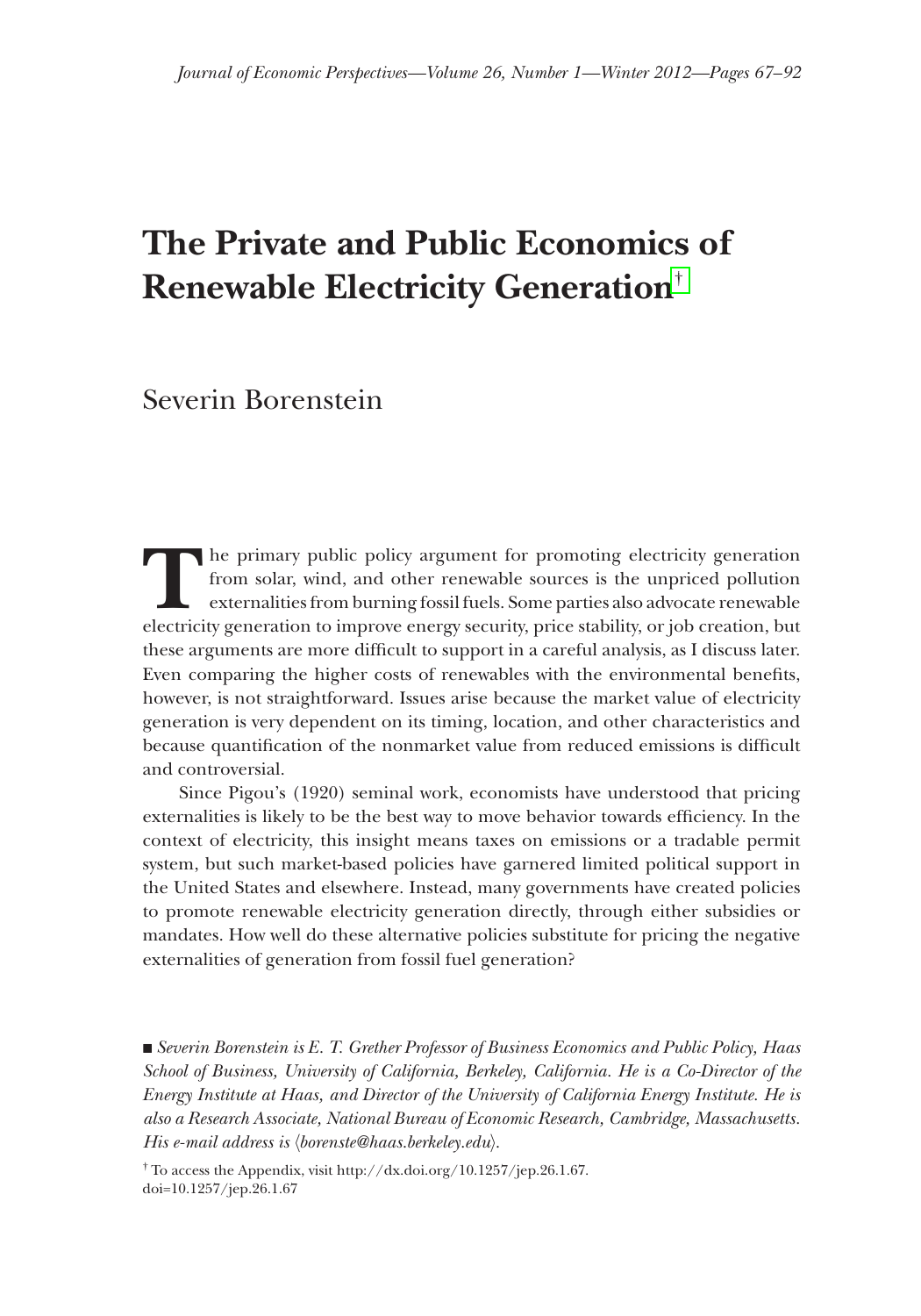In this paper, I discuss the market and nonmarket valuation of electricity generation from renewable energy, as well as the costs and the subsidies that are available. On a direct cost basis, renewables are expensive, but the simple calculations don't account for many additional benefits and costs of renewables. I begin by briefly discussing studies of the costs of renewables and conventional generation, highlighting the primary cost drivers. I then discuss the many adjustments that are necessary to account for the time, location, and other characteristics that vary across and within generation technologies. Many such adjustments are idiosyncratic, differing substantially by individual project, but broader technology characteristics also play an important part in their determinations.

The next steps in the analysis, evaluating the benefits of reducing externalities with renewables, are more difficult than they may at first seem. The timing and location of renewable generation will affect what generation is displaced, as will the pre-existing mix of fossil fuel generation in the system (for a short-run analysis) or counterfactual mix (for a longer-run analysis). I then turn to other potential market failures that may affect the value that renewable energy offers and describe how these impact justifications for government policy such as job creation, industry building, energy security, and moderating swings in energy prices. I argue that these justifications are generally not supported empirically and in some cases are based on faulty economic reasoning.

In normative analyses of renewable electricity generation, there is often confu- confusion about which economic actors are included in the welfare being evaluated. For instance, should a small town that is considering installing solar panels on city hall count federal subsidies as a benefit or just a transfer? Though economic analyses often draw a bright line between private and public benefits, renewable energy demonstrates that in practice there is a continuum of perspectives. Each may be appropriate for answering a different question. Evaluating the incentives of partici- participants in a market generally requires doing the analysis from many perspectives.

Thus, I do not attempt here to rank order the benefit/cost ratios for the major technologies for generating electricity, which in any event will vary with the decision maker's preferences, the perceived costs of environmental externalities, and the state of technology. Technological progress, as well as ongoing research on externalities, make any such table obsolete shortly after it is printed. However, the microeconomic tools to carry out and critique such analyses are longer-lived. In this In paper, I use the current issues in renewable energy cost analysis to illustrate the use, and occasional misuse, of those tools.

## **Generation Costs of Conventional and Renewable Energy**

Though renewable sources of electricity generation other than hydroelectricity have grown very quickly in the last decade, they were starting from a miniscule base, and they remain a very small share of total generation today due primarily to their high direct cost. [Table 1](#page-2-0) presents the share of electricity generated from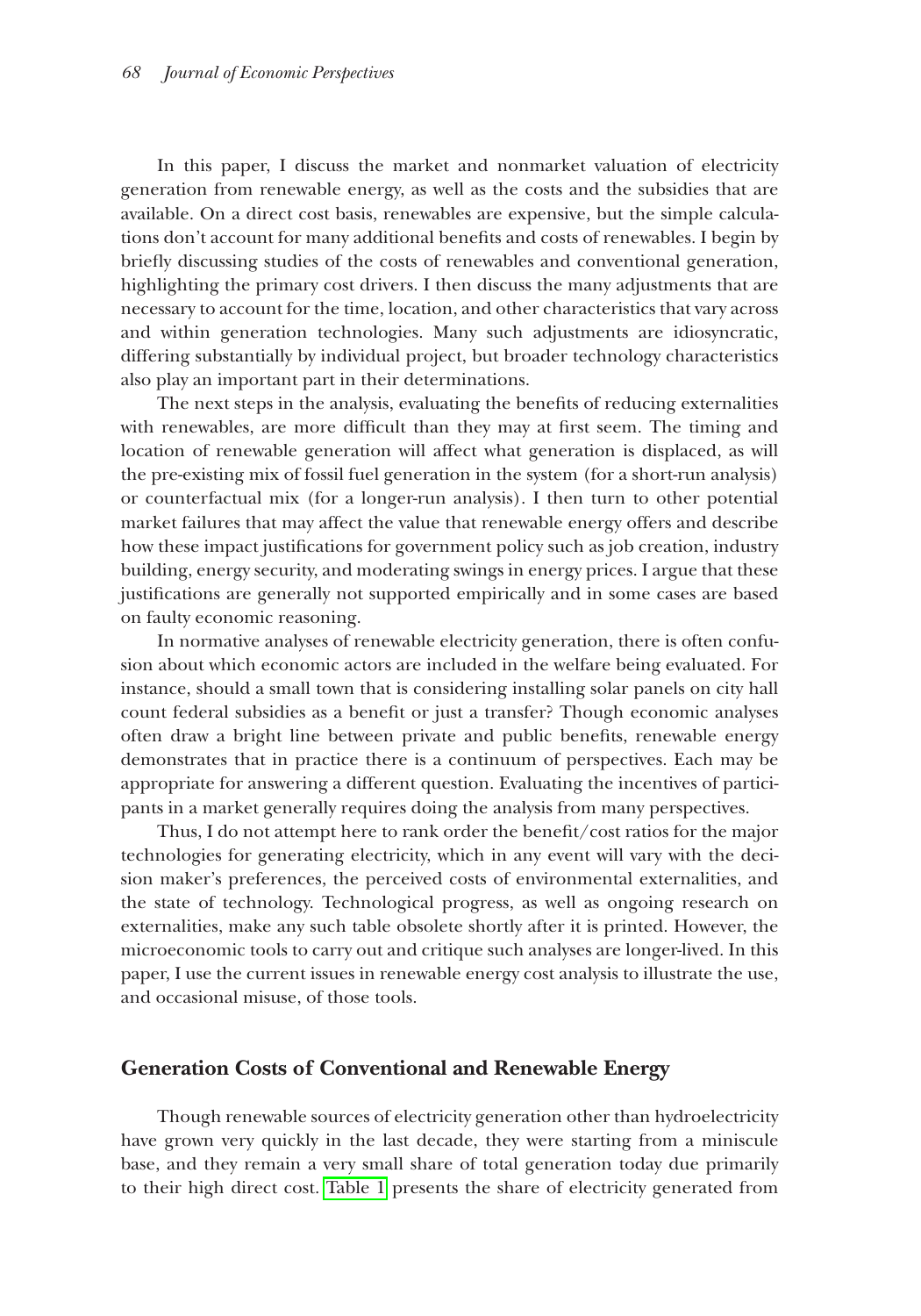# <span id="page-2-0"></span>*Table 1* **Electricity Generation by Source**

**(***units are billion kWh; data are for 2007)*

| Region/Country           | <b>Total</b> | Natural<br>gas | Coal | <b>Nuclear</b> | Hydro-<br>electric | Oil and<br>other<br>liquids* | Wind    | Geo-<br>thermal | Solar   | Other<br>$renewables**$ |
|--------------------------|--------------|----------------|------|----------------|--------------------|------------------------------|---------|-----------------|---------|-------------------------|
| <b>OECD</b>              |              |                |      |                |                    |                              |         |                 |         |                         |
| <b>OECD North</b>        | 5,003        | 20%            | 44%  | 18%            | 13%                | 3%                           | 0.8%    | 0.4%            | $0.0\%$ | 1.3%                    |
| America                  |              |                |      |                |                    |                              |         |                 |         |                         |
| <b>United States</b>     | 4,139        | 22%            | 49%  | 19%            | 6%                 | $2\%$                        | $0.8\%$ | 0.4%            | $0.0\%$ | 1.3%                    |
| Mexico                   | 244          | 37%            | 18%  | 4%             | 11%                | 26%                          | $0.0\%$ | 2.9%            | $0.0\%$ | 1.2%                    |
| <b>OECD</b> Europe       | 3,399        | 22%            | 29%  | 26%            | 15%                | $2\%$                        | 2.9%    | 0.3%            | $0.1\%$ | 3.1%                    |
| <b>OECD</b> Asia         | 1,747        | 23%            | 40%  | 22%            | 7%                 | $6\%$                        | 0.3%    | 0.3%            | $0.0\%$ | 1.4%                    |
| Japan                    | 1,063        | 28%            | 31%  | 24%            | 7%                 | 8%                           | $0.2\%$ | 0.3%            | $0.0\%$ | 2.1%                    |
| <b>Total OECD</b>        | 10,149       | 21%            | 38%  | 21%            | 12%                | 3%                           | $1.4\%$ | $0.4\%$         | $0.1\%$ | 1.9%                    |
| Non-OECD                 |              |                |      |                |                    |                              |         |                 |         |                         |
| Non-OECD                 | 1,592        | 36%            | 25%  | 17%            | 18%                | $4\%$                        | $0.0\%$ | $0.0\%$         | $0.0\%$ | $0.1\%$                 |
| <b>Europe</b> and        |              |                |      |                |                    |                              |         |                 |         |                         |
| Eurasia                  |              |                |      |                |                    |                              |         |                 |         |                         |
| Russia                   | 959          | 40%            | 23%  | 15%            | 18%                | 3%                           | $0.0\%$ | $0.0\%$         | $0.0\%$ | $0.2\%$                 |
| <b>Non-OECD Asia</b>     | 4,779        | 10%            | 69%  | $2\%$          | 14%                | $4\%$                        | 0.4%    | 0.3%            | $0.0\%$ | $0.3\%$                 |
| China                    | 3,041        | 2%             | 80%  | $2\%$          | 14%                | $2\%$                        | $0.2\%$ | $0.0\%$         | $0.0\%$ | $0.1\%$                 |
| India                    | 762          | 6%             | 71%  | $2\%$          | 16%                | 3%                           | 1.4%    | $0.0\%$         | $0.0\%$ | 0.3%                    |
| <b>Middle East</b>       | 674          | 57%            | 5%   | $0\%$          | 3%                 | 35%                          | $0.0\%$ | $0.0\%$         | $0.0\%$ | $0.0\%$                 |
| Africa                   | 581          | 25%            | 45%  | $2\%$          | 17%                | 11%                          | 0.2%    | 0.2%            | $0.0\%$ | $0.2\%$                 |
| <b>Central and South</b> | 1,009        | 15%            | 6%   | $2\%$          | 65%                | 9%                           | 0.1%    | 0.3%            | $0.0\%$ | $2.6\%$                 |
| America                  |              |                |      |                |                    |                              |         |                 |         |                         |
| <b>Total Non-OECD</b>    | 8,634        | 20%            | 47%  | 5%             | 20%                | 7%                           | $0.2\%$ | $0.2\%$         | $0.0\%$ | $0.5\%$                 |
| <b>Total world</b>       | 18,783       | 21%            | 42%  | 14%            | 16%                | 5%                           | $0.9\%$ | 0.3%            | $0.0\%$ | 1.3%                    |

*Source:* EIA *International Energy Outlook 2010*, tables H11–H20.

*\** Includes petroleum‐derived fuels and non‐petroleum‐derived liquid fuels, such as ethanol and biodiesel, coal‐to‐liquids, and gas‐to‐liquids. Petroleum coke, which is a solid, is included. Also included are natural gas liquids, crude oil consumed as a fuel, and liquid hydrogen.

*\*\** Includes biomass and other waste energy sources.

conventional and renewable sources for regions of the world and selected countries during 2007, the most recent year for which comparable worldwide data are available. Coal is the dominant generation source worldwide, with natural gas, hydroelectricity, and nuclear power also playing major roles.

Coal and natural gas remain the lowest-cost technology for new electricity generation in most parts of the world. These cost comparisons, however, show remarkable variance, with renewable generation far from competitive in some studies and quite cost-effective in others. Nearly all of these studies calculate a "levelized" cost of electricity, but as I discuss below, the exact economic assumptions made can drive enormous variation.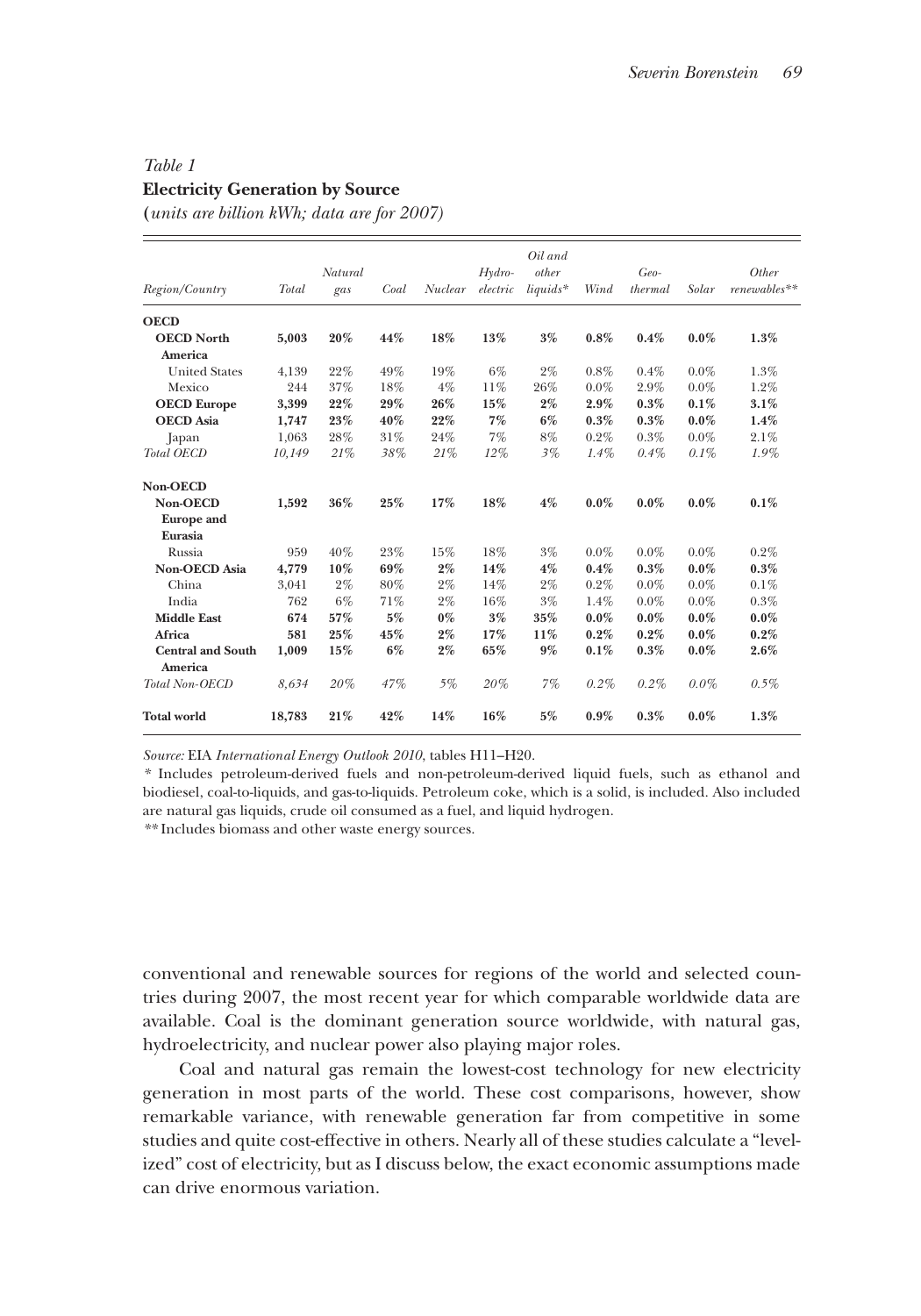#### **A User's Guide to Levelized Cost of Electricity Estimates**

The levelized cost of electricity for a given generation plant is the constant (in real terms) price for power that would equate the net present value of revenue from the plant's output with the net present value of the cost of production. $^{\rm 1}$  Levelized cost estimates depend on numerous engineering factors that vary with the technology being reviewed, but these are not usually the main drivers of variation in estimates for a given plant. Current technological specifications for a plant are comparatively easy to establish with reasonable precision. For the most part, researchers agree on what inputs are going in and what outputs result.

Usually economic variables are behind the large discrepancies among levelized cost estimates. These include assumptions about inflation rates, real interest rates, how much the generator is going to be used, and future input costs, including fuel costs. Engineering factors also interact with these economic considerations; for example, the optimal usage of a plant will depend on the marginal cost of production, the speed with which its output can be adjusted, and the market price (plus other compensation, such as marginal subsidies) that the generator receives. The best The levelized cost studies state these assumptions clearly, but many such studies do not.

Because generation plants are heterogeneous in location, architecture, and other factors, even plants with similar technology will not have the same levelized have cost of electricity. The variation tends to be relatively small for coal and gas plants because the fuel is fairly standardized and the plant operation is less affected by location. Even the costs of these plants, however, are affected by idiosyncratic site characteristics (including property values), local labor costs, environmental constraints, access to fuel transportation, and access to electricity transmission lines, as well as variation in technical efficiency of operation. Production from solar and wind generation is largely driven by local climate conditions, and this greatly increases the variance in levelized cost across these types of projects.

The variation in levelized cost across plants with the same technology raises an important caveat: levelized cost studies are usually based on the average outcome at existing or recent plants, but they are generally intended to guide future investment decisions. Technological progress, learning-by-doing, and economies of scale in building multiple plants will tend to make the cost of the marginal plant *lower* than the average of existing or recent facilities, while scarcity of high-quality locations will tend to make the cost of a new plant *higher* than the pre-existing average. Some studies are explicitly prospective, evaluating the levelized cost of a technology that the

<span id="page-3-0"></span>of capital  $r$ , the levelized cost of electricity is defined by

Studies at **Example 2.1** EVALUATE: The probability probability function 
$$
q_n
$$
 is the probability function  $q_n$  is the probability function  $q_n$  is the probability function  $q_n$  is the probability function  $q_n$  is the probability function  $q_n$  is the probability function  $\sum_{n=1}^{N} q_n \frac{LCOE}{(1 + \tau)^n} = \sum_{n=0}^{N} \frac{C_n(q_1, \ldots, q_N)}{(1 + \tau)^n} \Leftrightarrow LCOE = \frac{\sum_{n=0}^{N} \frac{C_n(q_1, \ldots, q_N)}{(1 + \tau)^n}}{\sum_{n=1}^{N} \frac{q_n}{(1 + \tau)^n}}$ .

where  $C_n(q_1,\ldots,q_N)$  is the real (in period 0 dollars) expenditures in period *n* to produce the stream of output  $(q_1, \ldots, q_N)$ . As the formula suggests, this approach includes capital costs borne before any production can take place.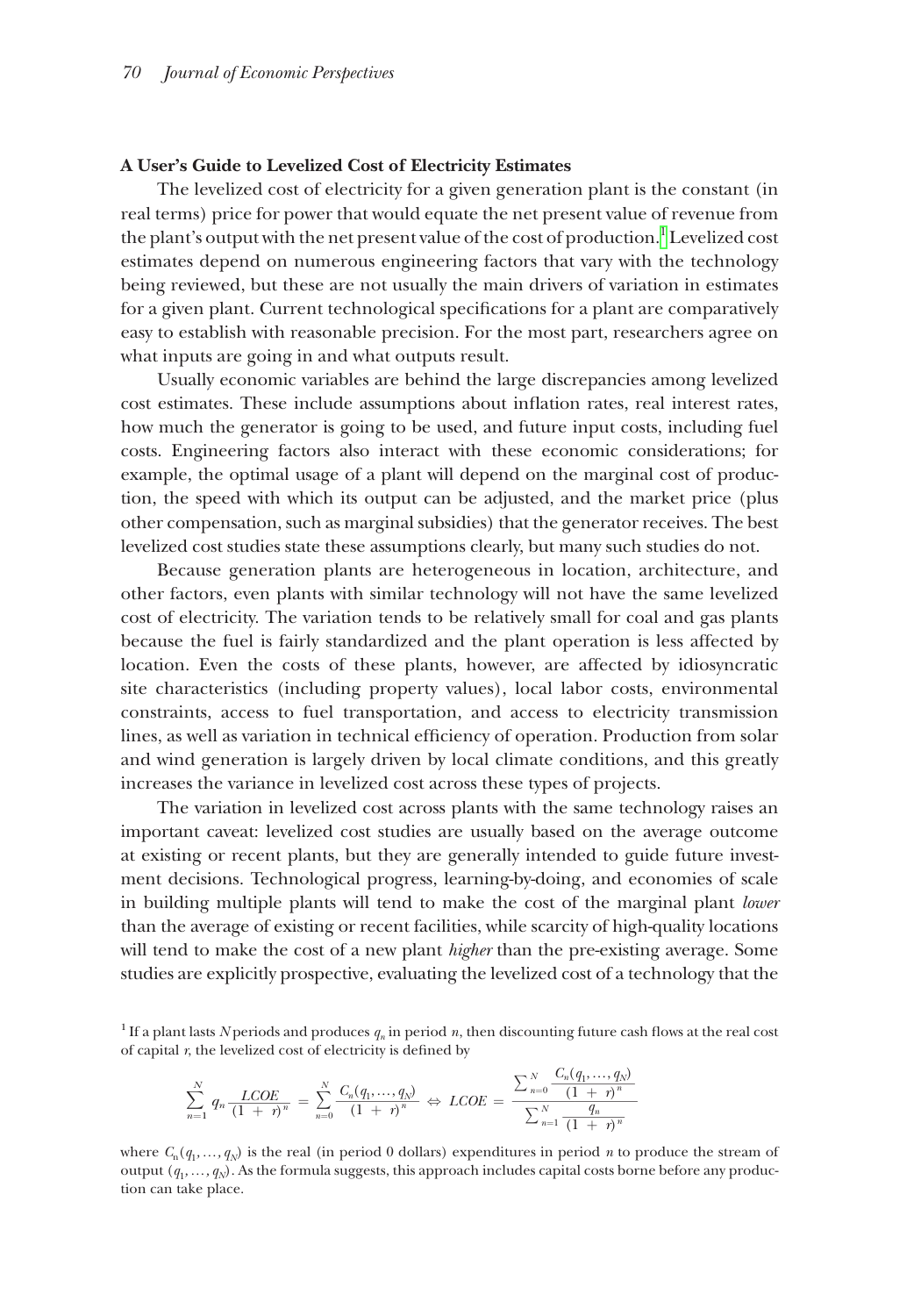

# <span id="page-4-0"></span>*Figure 1* **Levelized Cost Estimates**

*Notes:* CCGT is "combined cycle gas turbine." CSP is "concentrated solar power." PV is "photovoltaic." MWh is "megawatt hour."

authors assume will be installed in some future year. These are necessarily the most speculative, forecasting future technological progress, which gives the authors great latitude to make varying assumptions that yield widely varying levelized cost estimates.

The lack of comparability in levelized cost analyses is particularly troubling because these cost figures are frequently the central focus of policy discussions about alternative technologies. These figures can potentially be useful benchmarks, but they must be thoughtfully adjusted for the attributes of the power produced and other impacts of the generation process.

I consider here only studies for U.S. generation. Costs vary around the world, both due to varying technologies and expertise, and because fuel costs and regulations differ.

## **Estimates of Levelized Costs of Electricity**

With those cautions, [Figure 1](#page-4-0) presents levelized cost estimates for major electricity generation technologies. The notes in the Appendix at the end of this article present details of the calculations.<sup>2</sup> Clearly, the range of estimates can be significant

<sup>2</sup> Also see Intergovernmental Panel on Climate Change Working Group III (2011) for discussion of renewable energy technologies and Annex III for levelized cost estimates.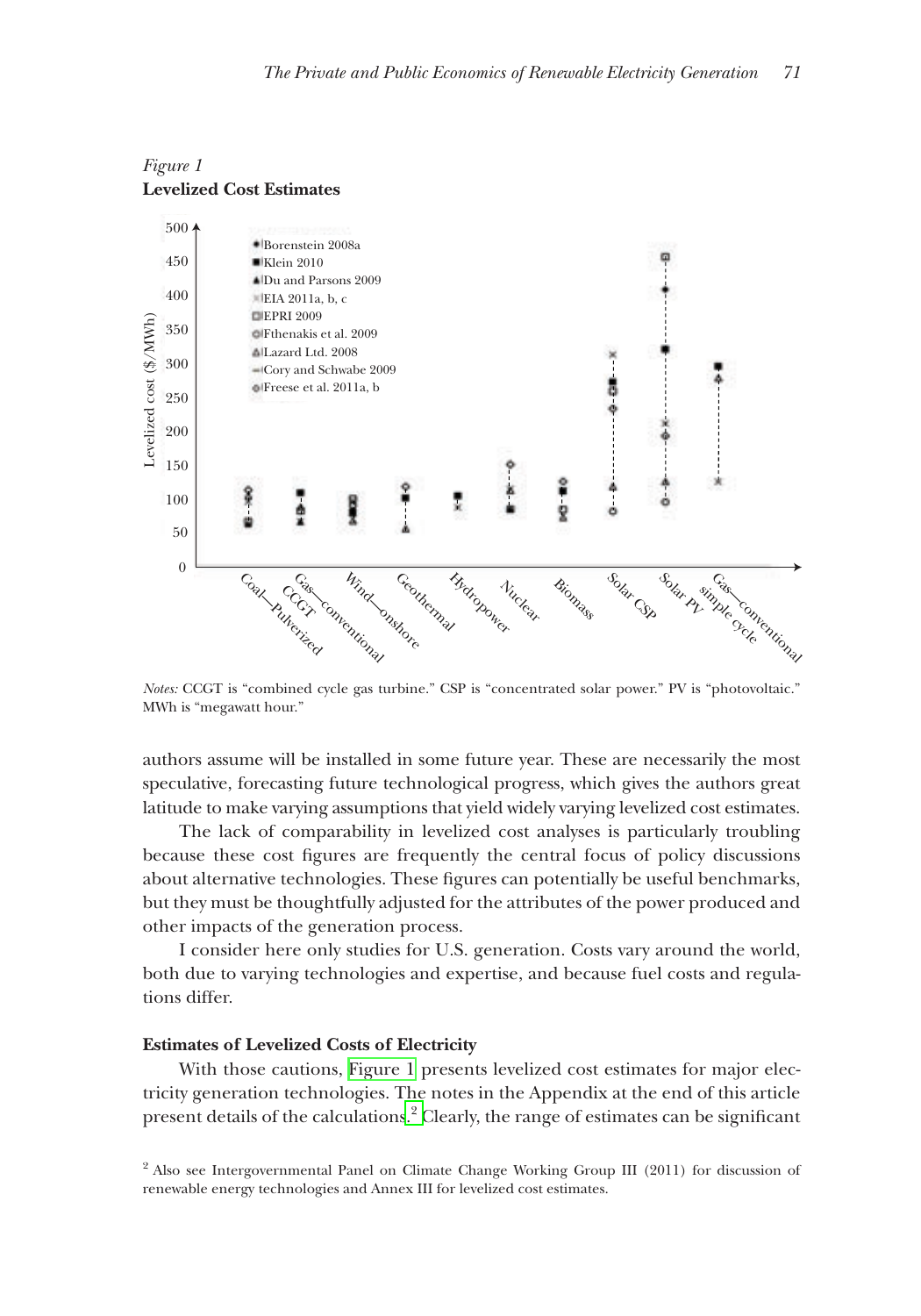and the details in the Appendix table demonstrate why. Many of the studies include subsidies and tax benefits to the generator itself. With a sufficient subsidy, of course, any technology can appear to have a low cost. Nonetheless, these calculations can still be relevant for private decision making. A separate issue, which I discuss below, is accounting for upstream subsidies to fuel supply or transportation.

Coal and natural gas—the two leading sources of electricity generation—are fuel-intensive generation technologies (in terms of cost share) relative to the others, with natural gas being the most fuel-intensive major generation tech- technology. (Oil-fired generation is even more fuel-intensive, but has a very small share of grid-connected generation in the United States due to its high cost.) Thus, forecasts of future fuel prices play a large role in levelized cost estimates. These forecasts have high variance due to uncertainty about the exhaustability of the resource, technological progress in exploration and extraction, and government regulation (Holland 2003).

Variation in technology and usage within generation technologies using the same fuel source can also greatly affect levelized cost. Combined-cycle gas turbine plants are highly efficient (in terms of "heat rate," the amount of fuel energy needed to generate a unit of electricity), but relatively costly to build, while singlecycle generation combustion turbine gas plants are less efficient but much cheaper to build. As a result, combined-cycle plants tend to run most of the time, while combustion turbines are used primarily at peak times, running far fewer hours per year. The levelized costs of these two technologies are quite different, but the comparison isn't informative, because they are intended for different uses. Because electricity demand is quite variable and electricity is not storable in a cost-effective way, there is demand for some "baseload" generation that runs in most hours and some "peaker" generation that is called on for relatively few hours per year. Neither technology could efficiently substitute for the other.

Hydroelectric and geothermal generation are generally viewed as renewable. They can be inexpensive, but locations that are usable and high productivity are quite limited. Large-scale hydroelectricity generation also creates such major alterations to the landscape that it is generally not considered environmentally friendly. In addition, hydroelectric generation usually faces a limit on total energy that can be produced in a year or other time frame due to precipitation and water storage limits.

The three broad categories of renewable energy that are considered closest to being scalable and cost competitive are wind, solar, and biomass. Wind and solar are also location-limited, though not to the same extent as hydro and geothermal. Studies have identified sufficient sites that if these locations were developed with wind and solar generation they could make these technologies the dominant electricity sources in the United States—see NREL (2010) on wind power and Fthenakis, Mason, and Zweibel (2009) on solar. The more significant barriers are cost of generation, cost of transmitting the power to where demand is, and the value of the power generated. The lowest-cost wind power is usually generated in fairly generated remote locations, so the cost of infrastructure to transmit the power to demand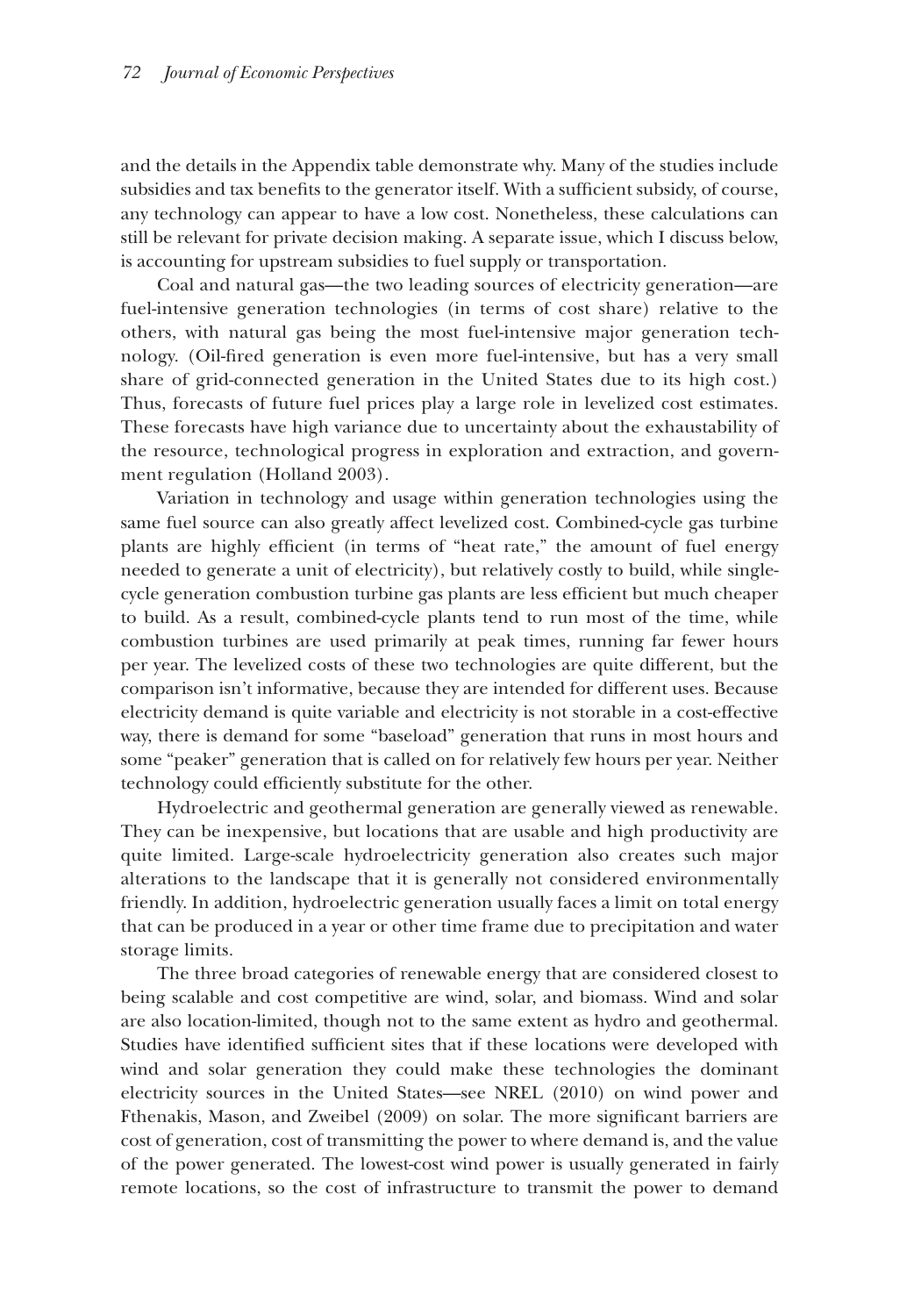sites can be significant. Transmission costs for connection to the grid are generally not included in levelized cost estimates, in part because they are so idiosyncratic by project. Local resident resistance to transmission lines and incomplete property rights in some cases can also create significant regulatory uncertainty.

Solar power encompasses two different fundamental technologies. Solar thermal generation focuses sunlight on a heat transfer fluid that is used to create steam, which is then used in a turbine to drive a generator. Photovoltaic systems use semiconductors to convert sunlight directly to electricity.<sup>3</sup> Either technology can be used for large-scale generation in open space, known as utility-scale generation, while photovoltaic panels can be installed on a small-scale near demand, such as on residential rooftops.

Rooftop solar reduces the need for investment in high-voltage transmission lines that carry power from large-scale generation to local distribution wires. Some argue that it also reduces the cost of the local distribution networks, but there do not seem to be reliable studies on the distribution cost impact, as I discuss below. Economies of scale at the local distribution level are significant, suggesting the marginal savings from reduced flow on distribution lines is well below the average cost of distribution per kilowatt hour. Small-scale rooftop solar, such as on a single-family home, also enjoys fewer economies of scale in construction or panel procurement, so the up-front cost per unit of capacity tends to be much greater.<sup>4</sup>

Biomass is a broad category that includes both burning the inputs directly and biomass gasification, in which the inputs are heated to produce a synthetic gas. The primary biomass fuels are wood scraps and pulping waste, but also agricultural residue, landfill gas, and municipal solid waste. The levelized cost of biomass tends to depend to a great extent on the idiosyncratic local cost of collecting and preparing the fuel. In 2007, biomass provided about half of the non-hydro renewable electricity generation in the United States and the world. Mostly, this is from mixing biomass with coal and burning in a conventional coal-fired power plant, which requires fairly small incremental equipment investments. Such approaches represent the lower end of the levelized cost estimates in Figure 1, but the opportunity for expansion is limited.

#### **Limitations of Using Levelized Cost Estimates to Compare Electricity Technologies**

Although levelized cost in some form has been the starting point for cost comparisons since the beginning of electricity generation—McDonald (1962) discusses levelized cost comparisons from the early twentieth century—it is by no

<sup>&</sup>lt;sup>3</sup> The International Energy Agency provides brief useful overviews of alternative energy technologies at 〈http://www.iea.org/techno/essentials.htm⟩. 4 To some extent, the lower panel cost for photovoltaic "farms" is a pecuniary economy, not representing

real resource savings, if it is just a rent transfer from sellers to buyers. But to the extent that the panel cost is higher for small installations due to higher shipping or transaction costs of small orders, or because of the need to customize panel selection to particular types of installations, those probably reflect real cost differences.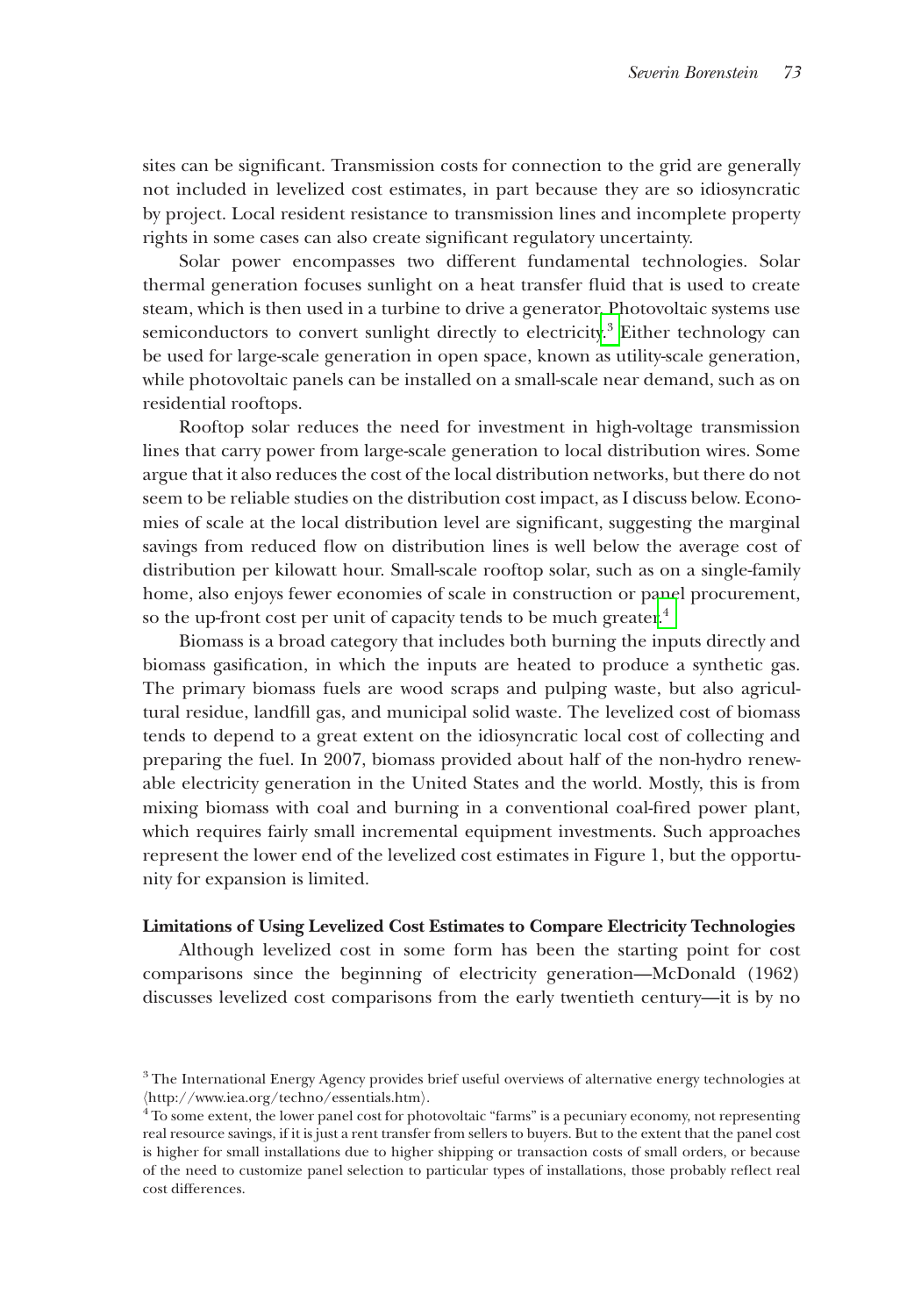means the final word. Difficulties arise because electricity generation technologies have different temporal and spatial production profiles.

Because electricity is very costly to store, wholesale prices can vary by a factor of  $10$  or more within a day. As a result, time variation in production, and the operator's control over that variation, greatly affects the value of power produced. Generation resources over which an operator has greater temporal control are considered "dispatchable," while those that vary significantly due to exogenous factors are considered "intermittent." Joskow (2011a, 2011b) discusses in detail the in impact of temporal output variation on the value of power produced by different generating sources.

Among conventional gas and coal plants, there are constraints on how quickly a plant's output level can be increased or decreased ("ramping rates"), how long the plant must remain off once it has been shut down, and how frequently it must be shut down for planned or unplanned maintenance, and there is the cost of starting the plant. Economic tradeoffs also arise here between short-run benefits of pushing the plant to or beyond the engineering specifications and the longer-run costs of increased wear on the plant components that cause greater need for planned outages and greater incidence of unplanned outages.

Gas-fired peaker plants, for instance, have low fuel efficiency, but are very flexible, with rapid ramping capability and low start-up costs. Hydroelectric generation is also highly valued for its ability to adjust output very quickly. If the optimal "dispatch" of a plant implies that it will run disproportionately at times when electricity is of particularly high value—as is the case with gas-fired peaker generation and most hydro generation—then any levelized cost comparison must be augmented with adjustment for this enhanced value of the power that is produced.

Generation resources that depend on the local weather—such as wind and solar—are intermittent and therefore the least dispatchable. Such generation is almost entirely out of the control of the plant operator (although these technologies can be shut down fairly easily and quickly, so the plant operator can usually put an upper limit on their output). Power from intermittent resources must be evaluated in terms of the time at which it is produced. Solar power is produced only during daylight hours and tends to peak in the middle of the day. In many areas, this is close to coincident with the highest electricity demand, which usually occurs on summer afternoons. Thus, the average economic value of generation from solar is greater than if it produced the same quantity of power on average at all hours of the day. Wind power often has the opposite generation pattern in the United States, in most locations producing more power at night and at times of lower demand and prices.

Adjustment for the time variation of production is straightforward: compare the levelized cost to the average wholesale value of the power it delivers. In Borenstein (2008a), I find that power from solar photovoltaics in California is likely to be about 20 percent more valuable than the average power sold in the state, because it is produced disproportionately at high-priced times. The premium would be as high as 50 percent if the wholesale market were allowed to clear at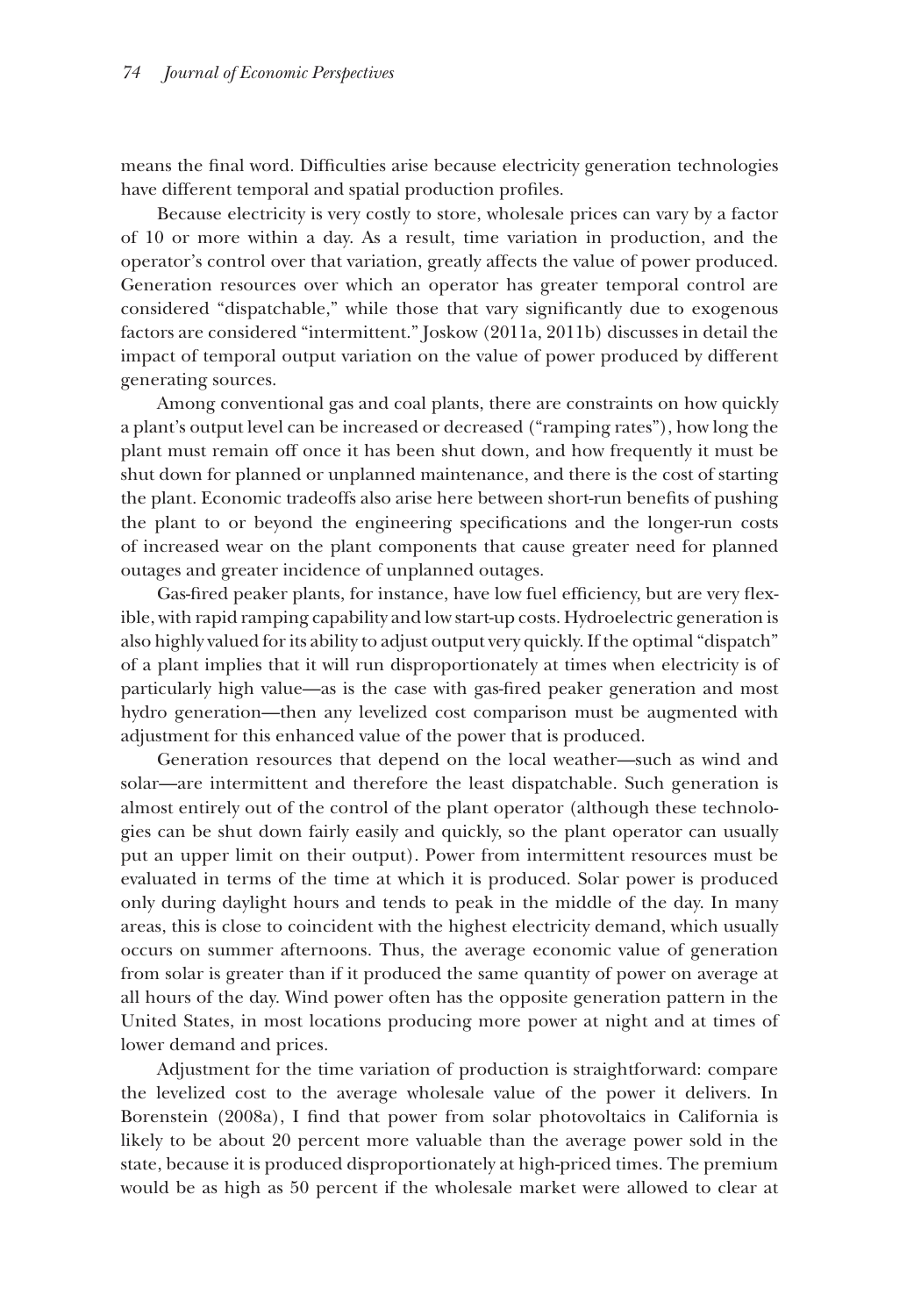very high prices, but that doesn't occur, because grid operators use "generation reserves," discussed below, to meet demand without allowing prices to rise too high below, at peak times. Fripp and Wiser (2008) find that wind power production in the West is likely to be 0–10 percent less valuable per unit than if the wind generator had the same average output in every hour of the day, though that study may understate the appropriate discount in wind value because it uses data from a period of very a low power price volatility.

However, even this temporal adjustment for wholesale power prices doesn't completely capture the granularity over which the true value of power fluctuates. Because electricity is not storable at reasonable cost and the demand side of the market has had limited opportunity to respond to price fluctuations in very short time intervals, it is more cost-effective to build back-up generation in sufficient quantity to have most adjustment occur on the supply side of the market. $^5$  The presence of back-up generation in itself is not a barrier to efficient pricing that reflects the actual shadow value of power at each point in time, though the shadow value is likely to be low at most times. Grid operation, however, has never been based on such a precise market model. That approach made sense under the old utility model in which all generation was owned by one company, a company which solved a complex optimization problem and implemented the solution administratively. Even in the more than 20 years in which merchant (non-utility) generators have played a significant role in U.S. electricity markets, grid operators have generally just procured "reserve" generation services and charged it to the system as a whole. Thus, the cost to the system of an intermittent producer has been socialized across all generators and prices have not fully reflected the time-varying value of power. There is now an active debate about how much the failure to assign these costs of intermittency to specific generators skews incentives.

Adjusting levelized cost estimates for the intermittency depends on the degree to which intermittency requires additional reserve generation or increases the risk of a supply shortage that causes blackouts or brownouts. While a grid can easily handle very small shares of intermittent resources—in fact, to a grid operator they look almost the same as the stochastic component of demand that supply must follow—some grid engineers have argued that the cost will increase more than proportionally if intermittent resources constitute a significant share of generation, such as 20 percent or more, as is currently contemplated and has been achieved in some locations in Europe. This too is an area of active debate; a detailed discussion appears in New York Independent System Operator (2010). Ideal market pricing would reveal the value of a generator's production at every instant, but wholesale electricity markets are not set up to generate such fine-grained price signals.

 $5$ The technology for near-instantaneous demand response now exists, but questions remain about the cost-effectiveness of incorporating such sophisticated demand activity. If customers found it acceptable to have their thermostat respond automatically to retail price changes, that is, if they considered the associated cost to be fairly low, then the cost of intermittency could be substantially reduced. See Callaway (2009).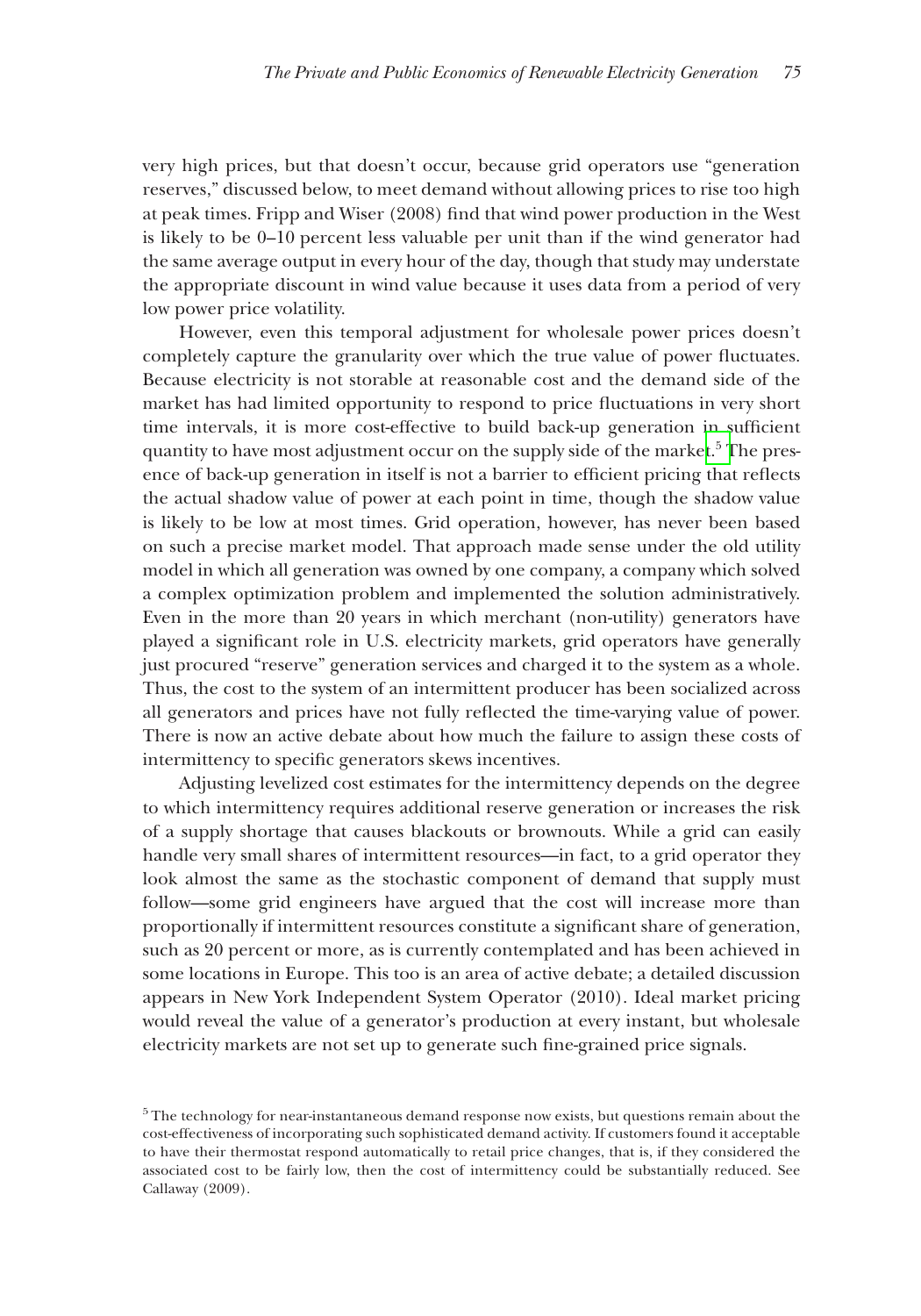There is also a multiyear temporal issue that complicates comparisons of levelized costs. Levelized cost does not incorporate any variation in the real value of power across years. For instance, if the real cost of electricity is expected to rise substantially over time, then power produced in the near-term is less valuable than in the distant future. Comparing levelized costs implicitly assumes that the real marginal value of power will be constant. This assumption is particularly important if the output profiles of two generators differ substantially, such as comparing a nuclear plant that will take five to ten years to build to solar panels that will start producing within a year or less.

Just as the value of electricity varies temporally due to storage constraints, it the also varies locationally due to transmission constraints. Complete locational pricing is difficult logistically due to the complex physics of power flows, but a number of areas of the United States do have what is known as "locational marginal pricing" that sends fairly efficient short-run price signals. The greater challenge in locational pricing is in the long run, because the full incremental cost of adding new transmission capacity can differ significantly from the direct infrastructure cost once one accounts for the resulting change in transmission capacity on all lines in the grid. Highly granular pricing—in both time and location—had less value in the historical electricity supply paradigm, with its lower reliance on intermittent generation and with its single utility that could coordinate long-term generation and transmission investment and internalize the externalities created by each in terms of grid capacity and intermittency. Even in the markets that remain regulated today, many of these issues still arise as regulated utilities buy much more power from independent generators than they did 10 or 20 years ago.

Locating electricity generation at the customer site, known as "distributed generation," engenders the most controversy in locational valuation. Retail prices are a very poor guide to locational value, because they include significant fixed cost recovery (for instance, the fixed costs of local distribution networks) and they reflect little or none of the locational (or time) variation in wholesale power purchase or production cost. At one extreme, some advocates of distributed solar and wind generation argue that customers should not only be able to reduce their power bills to zero by generating as much power over a billing period as they consume, they should be paid the retail rate by the utility for any net power they contribute to the system. At the other extreme, some grid engineers argue that intermittent distributed generation not only doesn't reduce local distribution costs much at all—so should be compensated no more than the wholesale price of power—the intermittent nature of the power and the reverse flow from customers increases the stress on distribution transformers and increases the frequency of repairs. At the heart of this conflict is an internal inconsistency in the utility revenue model: local electricity distribution service is a regulated, largely fixed-cost, business, but costs are recovered primarily through charges that vary with the quantity of electricity consumed. In the United States, wholesale electricity costs average only about 50 to 75 percent of residential retail electricity bills; most of the rest represents costs that don't vary with marginal electricity consumption.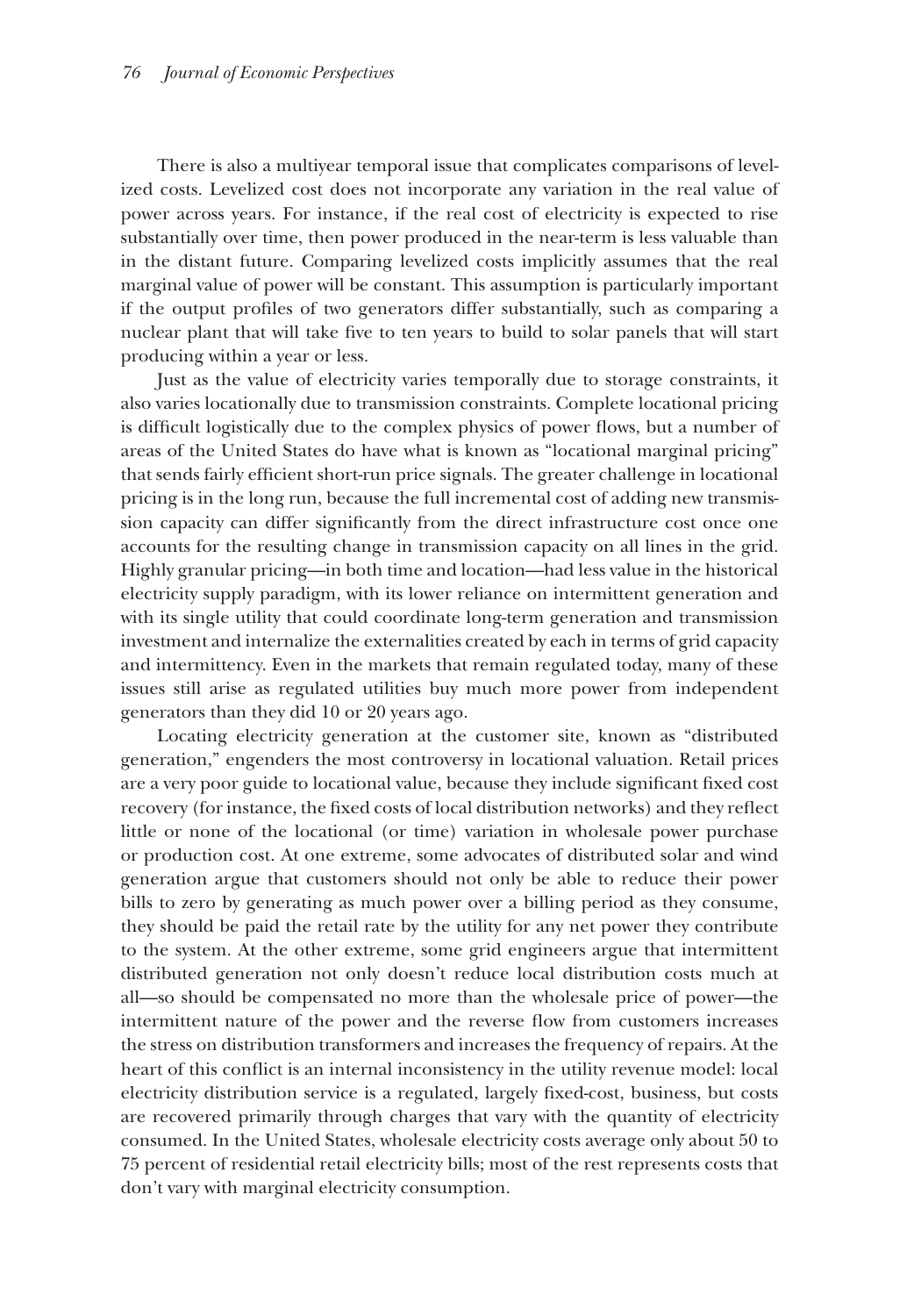Residential solar photovoltaic generation has been at the center of this debate. Residential solar does offer greater value than suggested by its high levelized cost—because it produces disproportionately at times of high demand, reduces transmission investment, and avoids the small percentage of power that is dissipated as heat when it is sent through the transmission and distribution lines from a distant generator (Borenstein 2008a). Nonetheless, *retail* rates don't accurately reflect the social value of distributed solar generation. With distributed generation, a significant share of the savings customers see in their electricity bills would have gone to pay the utility's fixed costs. These costs change very little, even in the long run, when customers generate some of their own power.

#### **Adjustments for Subsidies and Preferential Tax Treatment**

Some of the levelized cost estimates shown in Figure 1 (and described in detail in the Appendix) reflect costs after direct subsidies and preferential tax treatments, and some don't state clearly how subsidies and taxes are handled. Excluding subsidies and tax advantages seems sensible for cost analyses that are intended to guide public policy, but even that approach can be questioned. For instance, should state regulators consider federal subsidies and tax breaks when evaluating a proposed renewable energy facility? Given the political and logistical barriers to accomplishing Pareto-improving trades in these markets, the appropriate treatment will depend on whose welfare the decision maker weighs most heavily.

Excluding direct subsidies and tax breaks from levelized cost analyses is relatively straightforward, though it can be challenging in practice. Indirect subsidies that occur upstream and affect the price of inputs are more difficult to sort out. Advocates for renewable electricity argue that fossil fuel extraction receives special tax treatment in the United States. While that is likely true, and subsidies for fossil fuels are larger than for renewable energy in aggregate, the subsidy per kilowatt hour for fossil fuel generation is quite small. Adeyeye, Barrett, Diamond, Goldman, Pendergrass, and Schramm (2009) estimate that total subsidies for fossil fuels from 2002–2008 were \$72 billion in the United States, of which about \$21 billion plausibly went to domesti- domestically produced coal and natural gas that went into electricity production (explained in the online Appendix available with this paper at  $\langle$ <http://e-jep.org> $\rangle$ ). Even if these subsidies were passed through 100 percent to consumers, which seems highly unlikely for these internationally traded goods, that would amount to \$0.0011 per kilowatt hour of generation in the United States over this period. Other estimates of subsidies to coal and natural gas for electricity generation are substantially lower (EIA 2008) or many times higher (Koplow 2010), but over the range of subsidies claimed, the effect on electricity generation costs will not materially affect their comparison to renewable sources.

In 29 U.S. states and the District of Columbia, renewable energy benefits from a different sort of indirect subsidy, a minimum share of electricity that is mandated to come from renewables, often termed a "renewable portfolio standard." Nearly all such programs, however, translate this quantity standard to some extent into a subsidy/tax system through tradable credits for renewable energy, which can be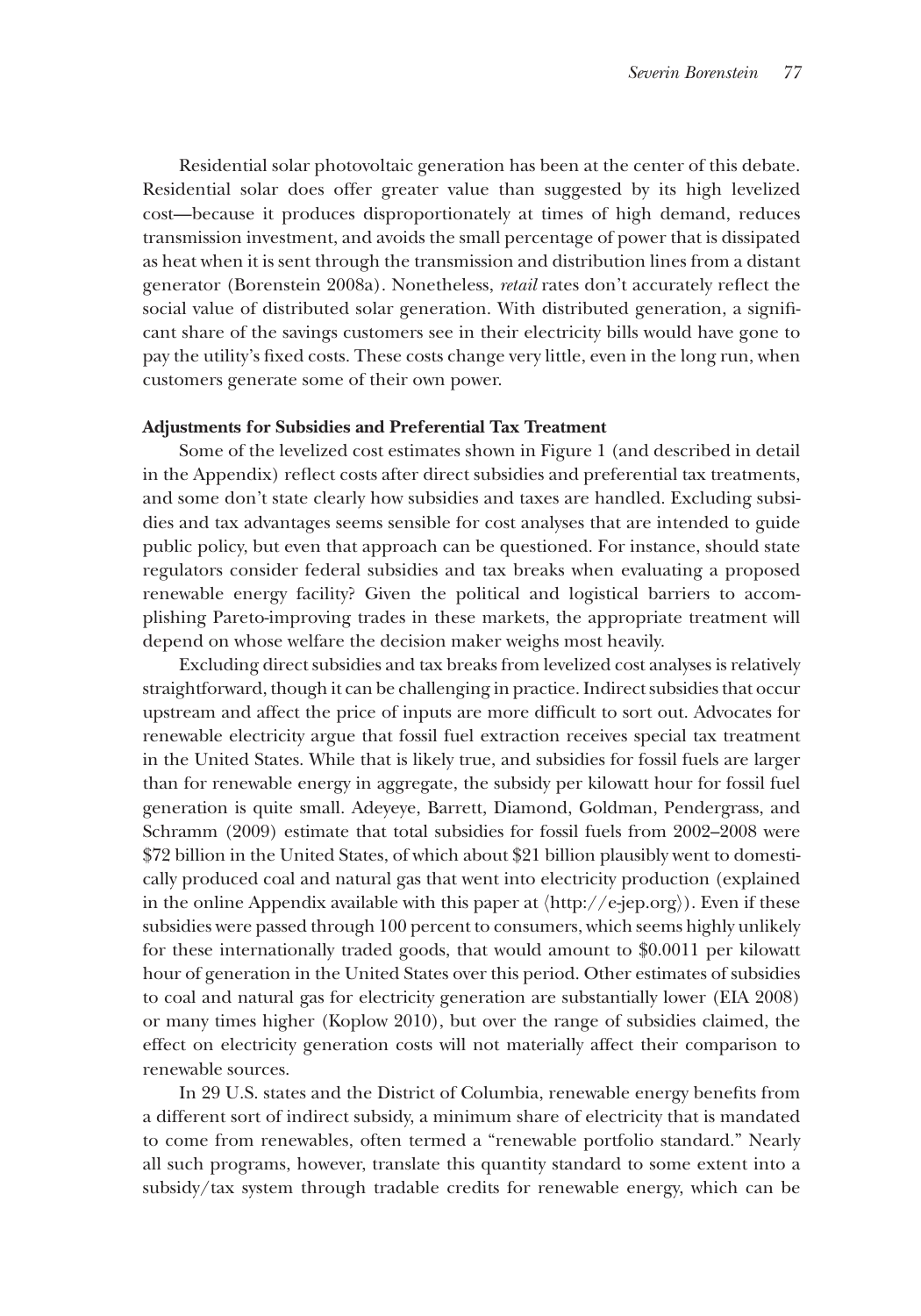purchased by retail electricity providers in lieu of meeting the standard through their own generation. As a result, some calculations of the economics of renewables generation. may include the value of these credits. Whether such value should be counted in a social cost calculation depends on whether the credit price reflects the true cost of externalities avoided by the generation, which is difficult to assess, as I discuss in the next section. Schmalensee (forthcoming) discusses the different policies for promoting renewable energy generation and their effectiveness.<sup>6</sup>

With many factors affecting calculations of the full cost and benefit of generation technologies, claims that a new technology has attained "grid parity" must be interpreted with great caution. Advocates of wind generation who argue that it is at grid parity in some locations generally do not adjust for the timing, location, and intermittency factors that can make wind substantially less valuable. Residential solar photovoltaic power is sometimes claimed to be at grid parity if it saves the customer money (usually, after subsidies), but such analyses do not consider that the retail electricity rate pays for much more than just the energy that the just solar generation replaces. Of course, grid parity on market factors alone is not the socially optimal driver of technology choice if some technologies produce greater negative externalities than others.

## **Incorporating Environmental Externalities**

Until the 1960s, air pollution from conventional electricity generation was largely unregulated and in that sense "free" to the polluter. But in the 1960s and 1970s, legislation restricted the rights of generators to emit local air pollutants, particularly sulfur dioxide, nitrous oxides, and mercury. These policies didn't put prices on pollutants, but were command and control regulation, such as requiring the installation of smokestack devices ("scrubbers") that remove sulfur dioxide and other pollutants. In the last two decades, carbon dioxide has been found to be a major contributor to climate change, leading to efforts to restrict its emissions as well. About 33 percent of anthropogenic greenhouse gas emissions in the United States come from the electric power sector, with 27 percent coming from transportation, 20 percent from industry, and the remaining 20 percent is agriculture, commercial, or residential (EPA 2011, table 2-12).

In a first-best economic world, pollution rights would be just another input to the production of electricity from a given technology and would automatically be included in the levelized cost calculation. In most of the United States and the world, however, markets for rights to emit greenhouse gases or local pollutants are spotty at best. Most levelized cost estimates do not include the costs of emissions directly, though they do generally include the cost of technology that must be installed in order to meet command and control regulations.

 $^6$  Also see  $\langle$ http://www.dsireusa.org/ $\rangle$ , a comprehensive database of such programs in the United States.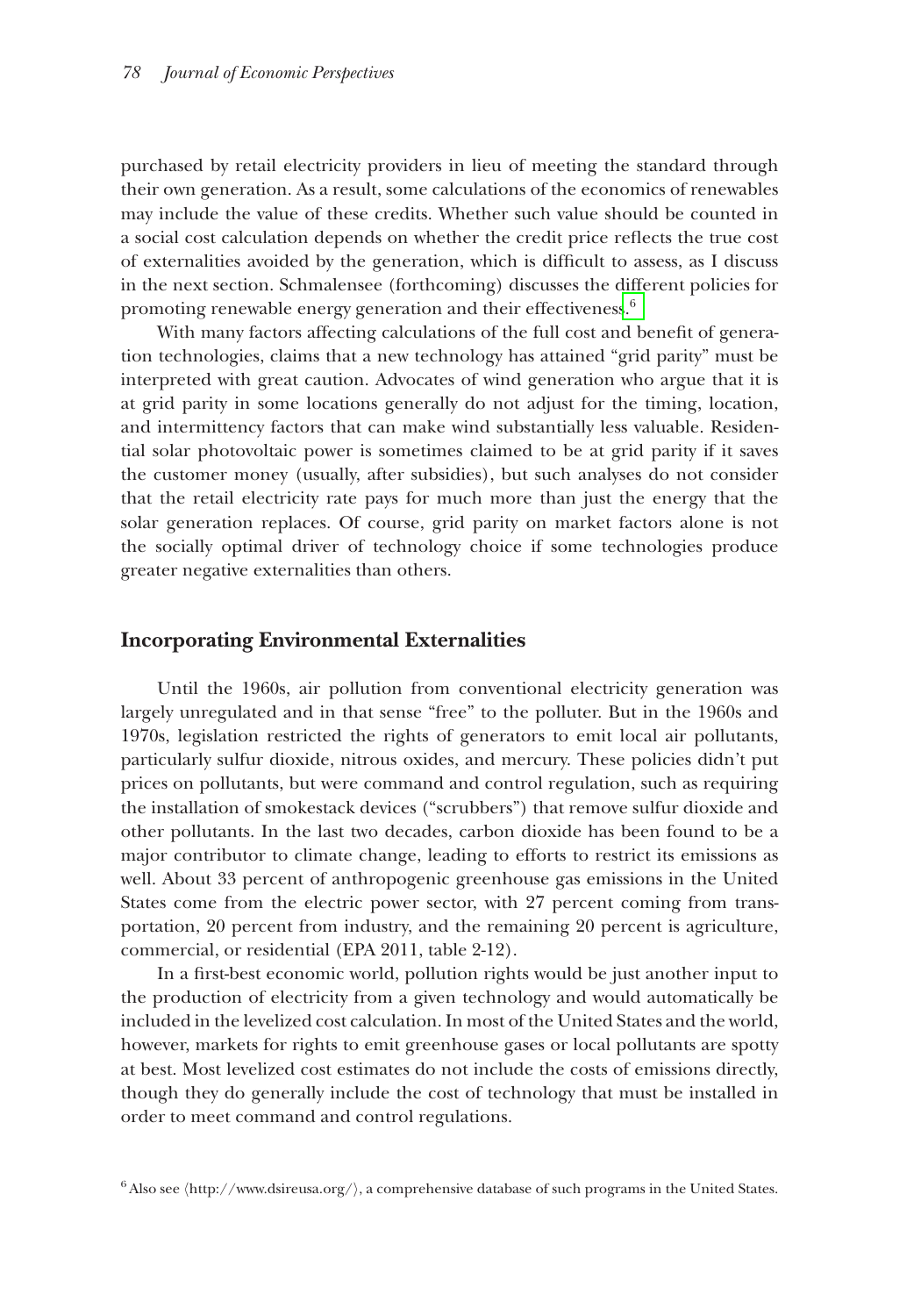A large literature exists on the marginal social cost of the air pollutants that power plants emit. For local pollutants, the cost varies across plants and depends very much on the population density, climate, and geography around the plant, as well as the presence of other pollutants (Fowlie and Muller 2010). For greenhouse gases, the damage is not localized, so valuation is much more uniform across plants. All of these studies rely heavily on meteorological, climate, and public health models, as well as valuations of statistical lives. Muller and Mendelsohn (2007) explain the details and uncertainties of such studies and present estimates of the cost of local pollutants. The caveats applied to local pollution cost estimates are even stronger for estimates of the marginal social costs of greenhouse gas emissions because there is even more uncertainty in the underlying climate and public health models. Greenstone, Kopits, and Wolverton (2011) present a detailed discussion of the uncertainties in estimating the social cost of greenhouse gas emissions.

Absent government intervention, the external costs will not be borne by producers and will not affect choices among electricity generation technology. The obvious solution is to price the externalities—either through a tax or tradable permit program. The relative merits of these approaches have been debated at length (Keohane 2009; Metcalf 2009; and cites therein). Still, the reality is that both approaches remain relatively rare compared to alternative interventions such as technology mandates and subsidies for green power.

Technology mandates for pollution controls on conventional electricity gener- generation have been and remain the most common response to these market failures. Technologies to remove some pollutants from the smokestack emissions of power plants have been used since the 1960s. It is well-known that such mandates can be inefficient, because they apply uniform standards to emitters with very different production profiles, costs of meeting the regulations, and costs of alternative technologies or production changes that would allow similar pollution reductions. Also known, but less highlighted, is that these command and control regulations don't account for whether the emissions occur at times when they are likely to be more or less damaging to public health. This is particularly important for nitrous oxides, which under some, but not all, meteorological conditions combine with volatile organic compounds and sunlight to make ozone. Even pricing the externality solves this problem only if prices reflect such variation, which is often not the case, generally for reasons of simplicity (Fowlie and Muller 2010).

Subsidies for green power (or mandated utility offer prices for power generated in this way, known as "feed-in tariffs") have been portrayed as nearly equivalent to pricing externalities, but more politically acceptable. This approach, however, is very problematic for three closely related reasons.

First, subsidizing green power for reducing pollution (relative to some counterfactual) is not equivalent to taxing "brown" power to reflect the marginal social damage. If end-use electricity demand were completely inelastic and green and brown power were each completely homogeneous, they would have the same effect; the only effect of the subsidy would be to shift the production *share* towards green and away from brown power. But the underlying market failure is the underpricing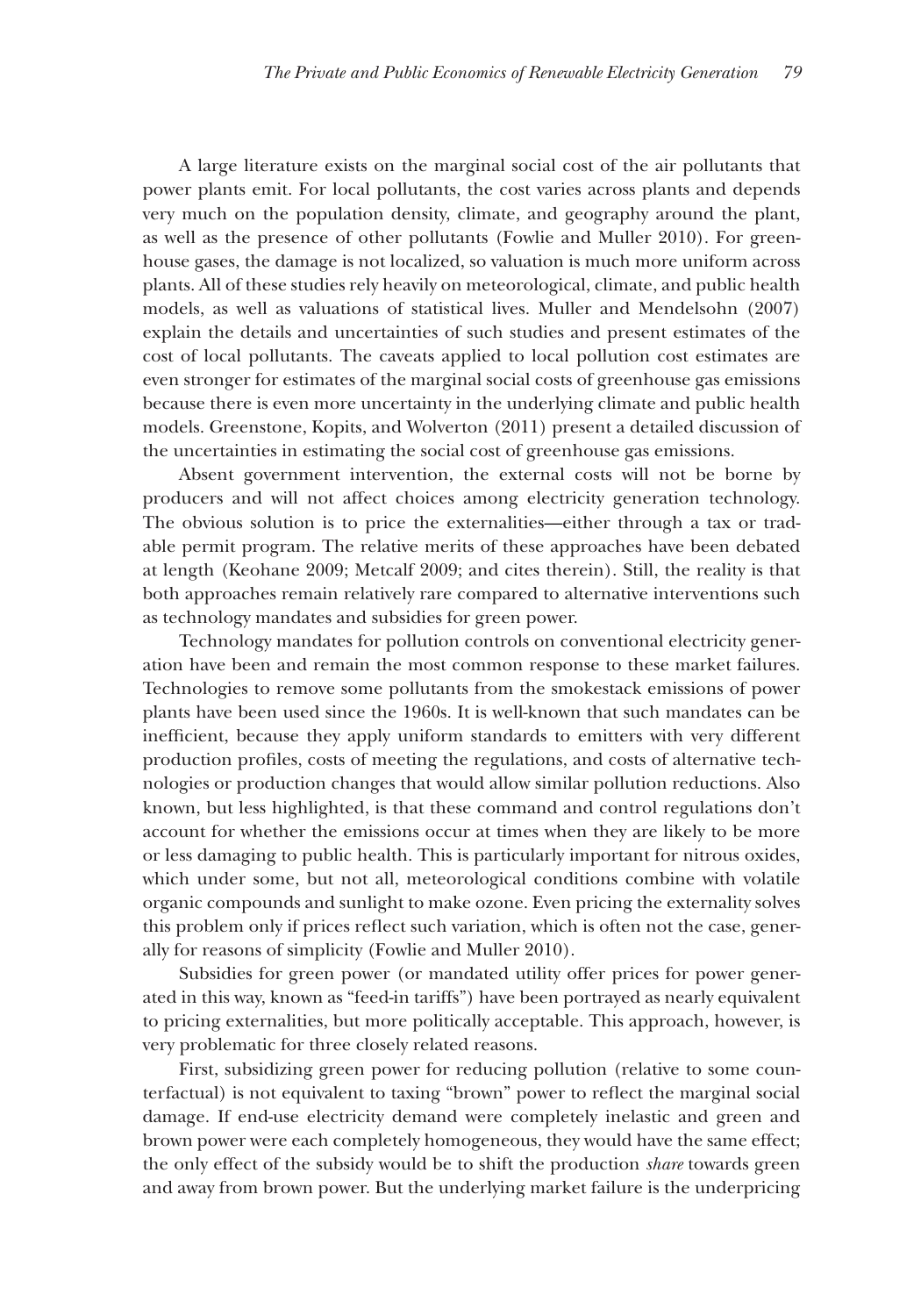of brown power, not the overpricing of green power, so subsidizing green power power, from government revenues artificially depresses the price of power and discourages efficient energy consumption.<sup>7</sup> As a result, government subsidies of green power lead to overconsumption of electricity and disincentives for energy efficiency. In addition, for any given level of reduction, it will be achieved more efficiently by equalizing the marginal price of the pollutant across sectors as well as within sectors. This is not achievable through *ad hoc* subsidies to activities that displace certain sources of emissions. Fowlie, Knittel, and Wolfram (forthcoming) estimate that failure to achieve uniform marginal prices in the emissions of nitrogen oxides in the United States has raised the cost of regulation by at least 6 percent.

Second, subsidizing green power generally fails to recognize the heterogeneity within the green power sector and among the brown power sources that are being displaced. Solar power that reduces coal-fired generation lowers greenhouse gas emissions by about twice as much on average as if it reduces natural-gas-fired generation. Assuming that the marginal generation displaced is equal to the average generation mix in the system can be a poor approximation. A number of studies have attempted to go further and infer the generation that is displaced by an incremental unit of power from wind or solar within a system, accounting for the timing and location of the green power (for example, Callaway and Fowlie 2009; Cullen 2011; Gowrisankaran, Reynolds, and Samano 2011). These studies have made it clear how difficult it is to identify the alternative generation emissions even after the fact. But to give efficient long-run incentives for investment, policymakers must commit to subsidies well before they could have the data to calculate the alternative emissions. The problem arises because subsidizing green power is an indirect approach to the pollution problem, and the relationship between green power and emissions avoided is not uniform. It would not arise with a direct tax (or pricing through tradable permits) on pollution.<sup>8</sup>

Third, because subsidizing green power addresses the policy goal only indirectly, it introduces an opportunity for what might be called "benefit leakage" in which the effect on the policy goal takes place out of the immediate area. If producing more green power in one state lowers the production of brown power in a distant area that exports electricity to the state, then the benefits of the pollution reduction are less likely to flow to those underwriting the subsidies. Obviously, with greenhouse gases this would be an accounting issue, not a real change in the benefits, but with local pollutants the local environmental gains from subsidizing green power could be much less than would be suggested by a calculation that be assumes no change in trade.

<sup>&</sup>lt;sup>7</sup> Green power subsidies that are paid for through a general surcharge on electricity are likely to be a step in the right direction, but only in very special cases do they result in electricity prices that reflect the social cost of pollution.

 <sup>8</sup> Both subsidizing green and taxing brown power require committing to the level of a policy instrument—such as prices or quantities—with only imperfect knowledge of its optimal level. Subsidizing green has the *additional* problem of setting the level of the policy instrument while knowing only imperfectly the relationship between the policy instrument and the variables of real interest.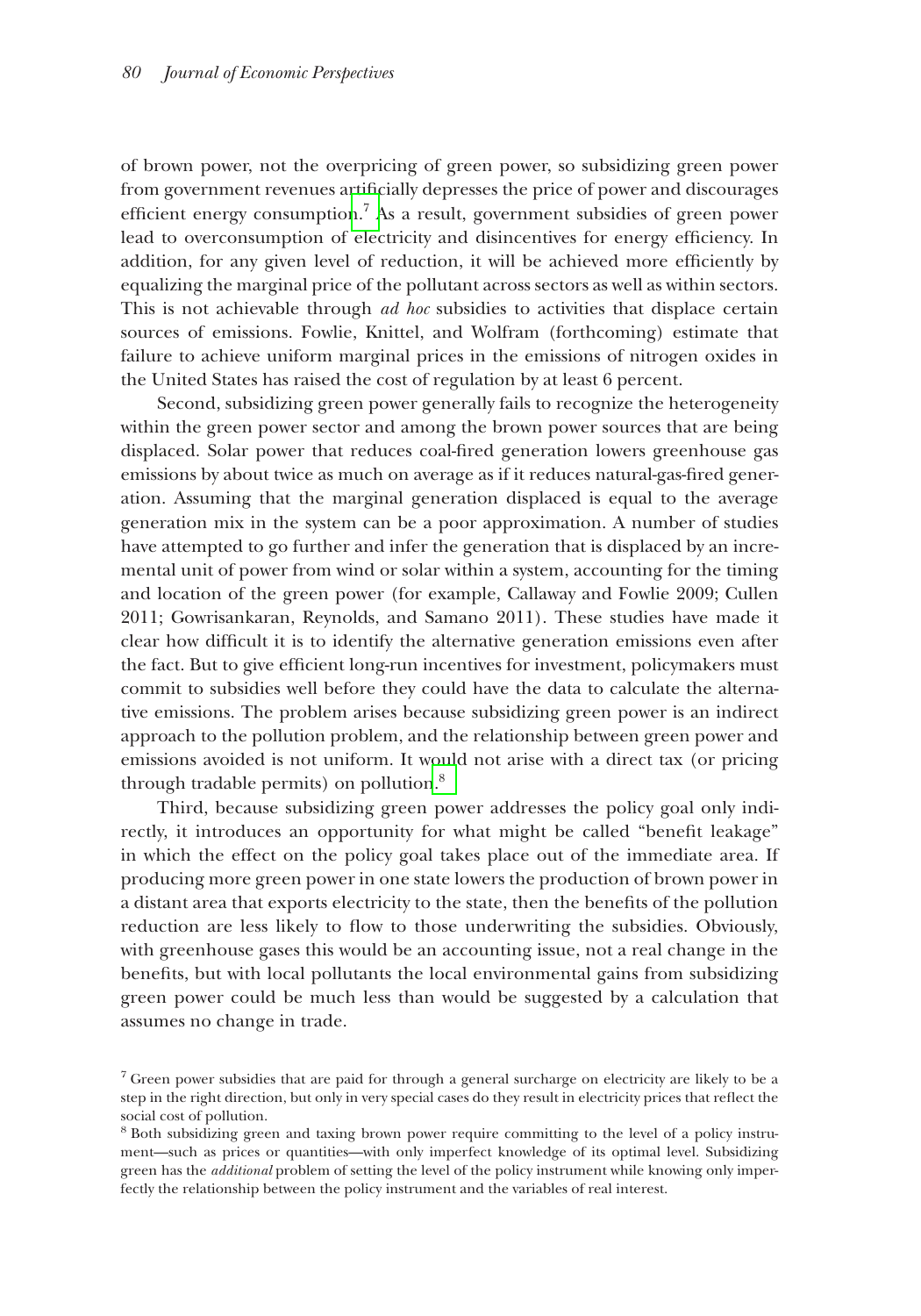All energy sources have environmental implications for which property rights have not been clearly assigned or would be costly to enforce. Wind turbines harm birds, as well as create low-frequency thumping that some people find difficult to live with. Large-scale solar projects in the desert can endanger habitat for native animals. Solar photovoltaic panels contain some heavy metals that require careful handling in disposal. Geothermal generation may cause ground water pollution and small-scale seismic activity. Tidal and wave power—both in nascent development stages—will likely run into concern that the generators interfere with marine life. Coal mining creates significant quantities of solid waste. Oil and gas production can result in leaks that spoil nearby ecosystems. Recently there have been concerns about the environmental impact of fluids used in hydraulic fracturing. Nearly all generation sources are at some point accused of visual pollution.

Many of these externalities involve substantial costs which mean substantial wealth transfers and potentially large efficiency implications. Externalities from fossil fuels have triggered litigation for years. With each new energy source, new property rights conflicts emerge and must be adjudicated. Even if Coasian efficiency results after property rights are assigned, the assignment process is costly. In one vivid example in Sunnyvale, California, a conflict arose between one neighbor with solar panels and another with redwood trees that had grown tall enough to shade the panels. After a lengthy lawsuit, the solar panels won and the redwood trees had to be removed (Rogers 2008).

## **Non-Environmental Externalities**

While environmental externalities are the leading argument for public policy that encourages alternative energy sources, they are certainly not the only argument made. Although these non-environmental justifications have become more prominent in public policy discussions in the last year or so, they are generally much in less persuasive.

## **Energy Security**

"Energy security" is rarely defined precisely, but the phrase generally is used to suggest that the United States should produce a higher share of the energy it uses. One justification is macroeconomic: If the price of a fuel for which the United States is highly import-dependent rises suddenly, the common wealth shock to most consumers could potentially disrupt the macroeconomy. Empirically, this argument may apply to oil—the United States now consumes nearly twice as much oil as it produces—but it does not apply to coal or natural gas, for which the United States is about self-sufficient. Moreover, the United States uses almost no oil in producing electricity. Energy security arguments could perhaps support a move towards electric cars (or other alternatives to oil for transportation fuels). In that case, however, to producing the electricity from coal or natural gas enhances security as much as producing it from renewables. In addition, electricity from coal and natural gas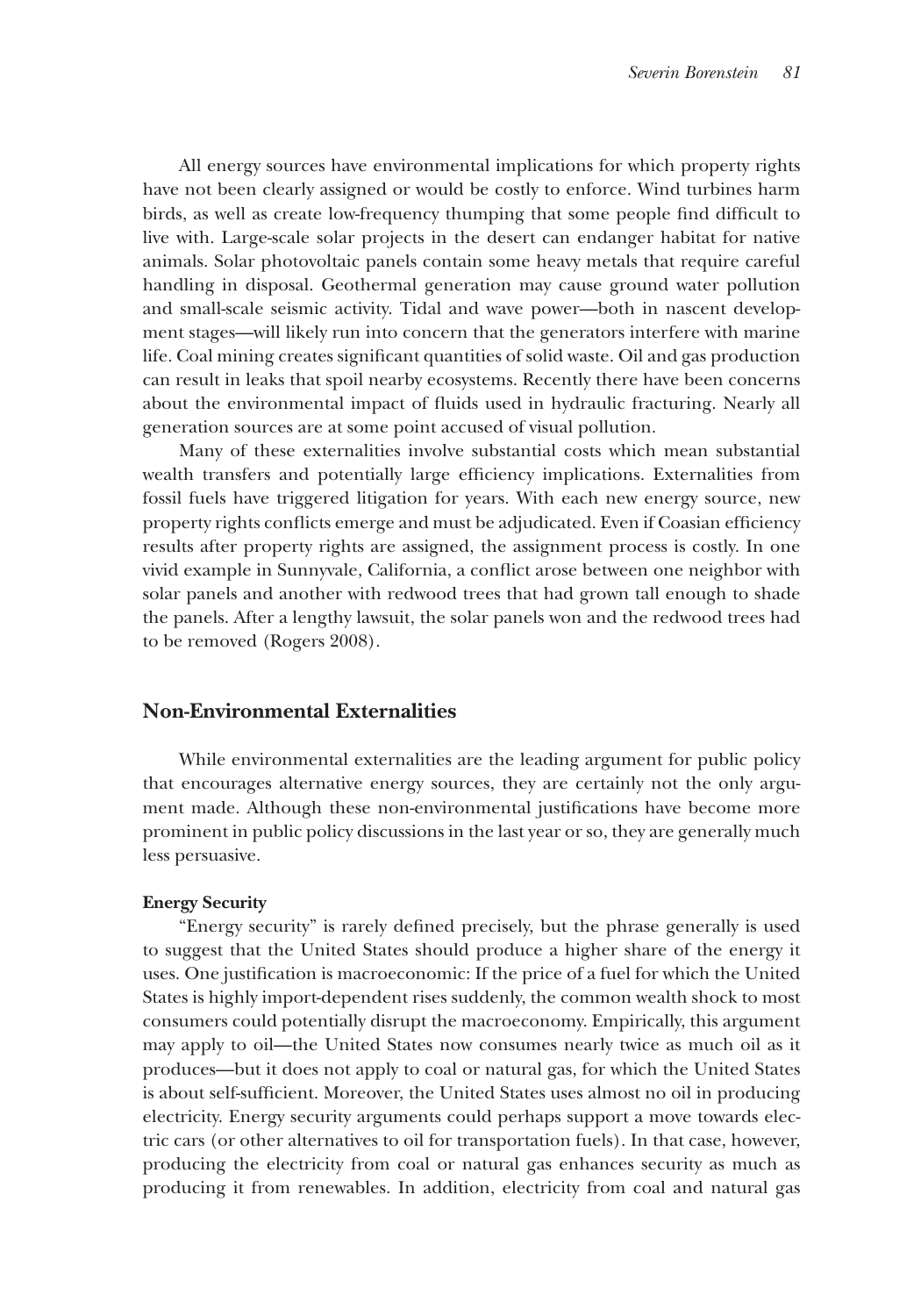is less expensive, so using those sources would make electric transportation more affordable. The distinct advantage of renewable electricity generation is its lower environmental impact, not its ability to enhance energy security.

A second "energy security" argument is that high energy prices enrich some energy-exporting countries that are hostile to U.S. global interests. By reducing use of these fuels, the argument goes, the United States could lower the price of energy, which would both help United States consumers and reduce the wealth flows to hostile regimes and possibly reduce military expenditures directed towards ensuring unimpeded energy trade. This argument again does not have traction in analysis of coal or natural gas in the United States. Even in oil-importing countries where oil is a significant source of electricity generation, the quantities of oil used for generation are so small relative to the world oil market that replacing them with renewables is unlikely to have any noticeable impact on world oil prices, as indicated in Table 1. This argument has been raised with more credibility in the context of European natural gas purchases from Russia.

#### **Non-Appropriable Intellectual Property**

Even with the strong intellectual property laws that have been adopted in the most advanced countries, in most cases a successful innovator captures relatively little of the value from the innovation. That outcome surely creates some dynamic inefficiency, which governments have addressed in many sectors by subsidizing basic research. Whether this incentive problem is greater in energy than other sectors is not clear, but it is clear that U.S. government expenditures on energy R&D have been much smaller as a share of GDP contribution than in health care, defense, or technology (NSF 2010 Chapter 4).

Government support for generating fundamental scientific knowledge in energy has increased with the creation of the Advanced Research Projects Agency— Energy (ARPA-E) within the Department of Energy in 2009, but the ARPA-E budget for 2012 is likely to be under  $$200$  million. Studies from across the political spectrum have suggested it should be 50 percent to many times higher (Augustine et al. 2011; Loris 2011).

For those renewable electricity technologies currently available, a common argument for subsidies is that greater installation will lead to learning-by-doing that will drive down the cost and price of the technology. This possibility justifies government intervention, however, only if the knowledge from that learning-by-doing is not appropriable by the company that creates it—that is, if the knowledge spills over to other firms. Though the argument has some merit, proponents frequently overstate the strength of the evidence on this point.

First, most studies of learning-by-doing are not able to separate learning-bydoing from other changes. In solar photovoltaic power, costs have come down dramatically since the 1960s as the total number of installed panels has increased, with estimates that every doubling of the installed base has on average been associated with about a 20 percent decline in the cost of solar panels (for instance, Duke and Kammen 1999; Swanson 2006). Many factors have affected costs over this time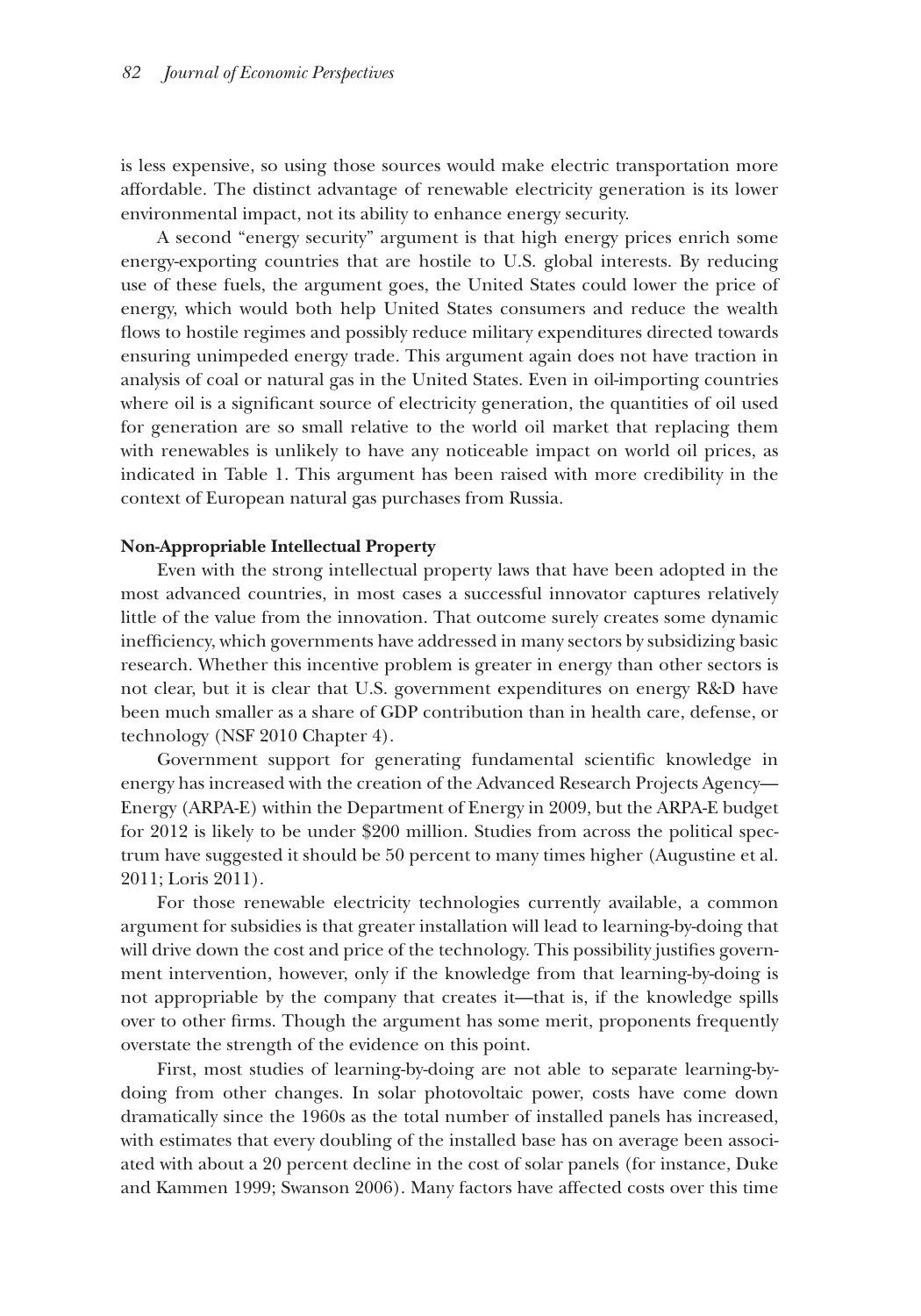(Nemet 2006). Significant exogenous technological advances in crystalline silicon solar technologies have resulted from investments made outside the commercial solar power sector, especially public investments made as part of the U.S. space program and private investments in the semiconductor industry. In addition, firms in the industry have gotten larger, which has lead to savings from economies of scale—producing more units of output in each period—rather than learning-bydoing, which is the knowledge gained from a larger aggregate history of production over time. Barbose, Dargouth, Wiser, and Seel (2011) present comprehensive data on changing costs of solar photovoltaics over time.

The distinction between learning-by-doing and economies of scale may seem minor, but the implications for public policy are immense. If one firm can drive down its costs by producing at large scale in its factory or its installation operation, those benefits are highly appropriable by that large firm. Smaller firms are not likely to experience a cost decline because a competitor is enjoying economies of scale. Thus, significant economies of scale in any industry, short of creating a natural monopoly, are not generally seen as a basis for government intervention.

Learning-by-doing creates more spillovers, because knowledge is likely to be portable across firms. Still, the evidence of strong learning-by-doing is thin and credible results on spillovers are even more rare. Nemet's (2006) analysis suggests that learning-by-doing has actually played a relatively small role in the decline of solar photovoltaic costs over the last 30 years. He finds that the scope for learningby-doing using the current crystalline silicon technology is quite limited given the current state of the industry. While the evidence of minimal learning-by-doing effects in solar photovoltaics is not dispositive, it is more convincing than any existing research claiming significant effects.

#### **Green Jobs**

The "job creation" justification for government policies to promote renewable energy took on greater prominence after the downturn that began in 2007 and the failure of climate change legislation in Congress since then. In the green jobs debate of 2008–2010, there was much confusion between the short-run stimulus goal and the longer-run policy of subsidizing green job creation. As a stimulus program, the advisability of subsidizing renewable energy depends on how rapidly the investment can take place and the elasticity of investment with respect to those subsidies. In general, the renewable energy sector tends to require large up-front construction costs, which is likely to be attractive in the context of short-term job creation, but the capacity to expand such projects rapidly is likely to be fairly limited.

When the economy recovers and the stimulus justification fades, is there a longer-term job creation justification for subsidizing renewable energy? This question has a static and a dynamic component. The static view is that renewable energy and energy efficiency are more labor-intensive technologies for producing (or conserving) energy than conventional energy production. The empirical support for these claims is uneven, but even if true, it is far from making the case that green job creation is welfare improving. To the extent that renewable energy costs more,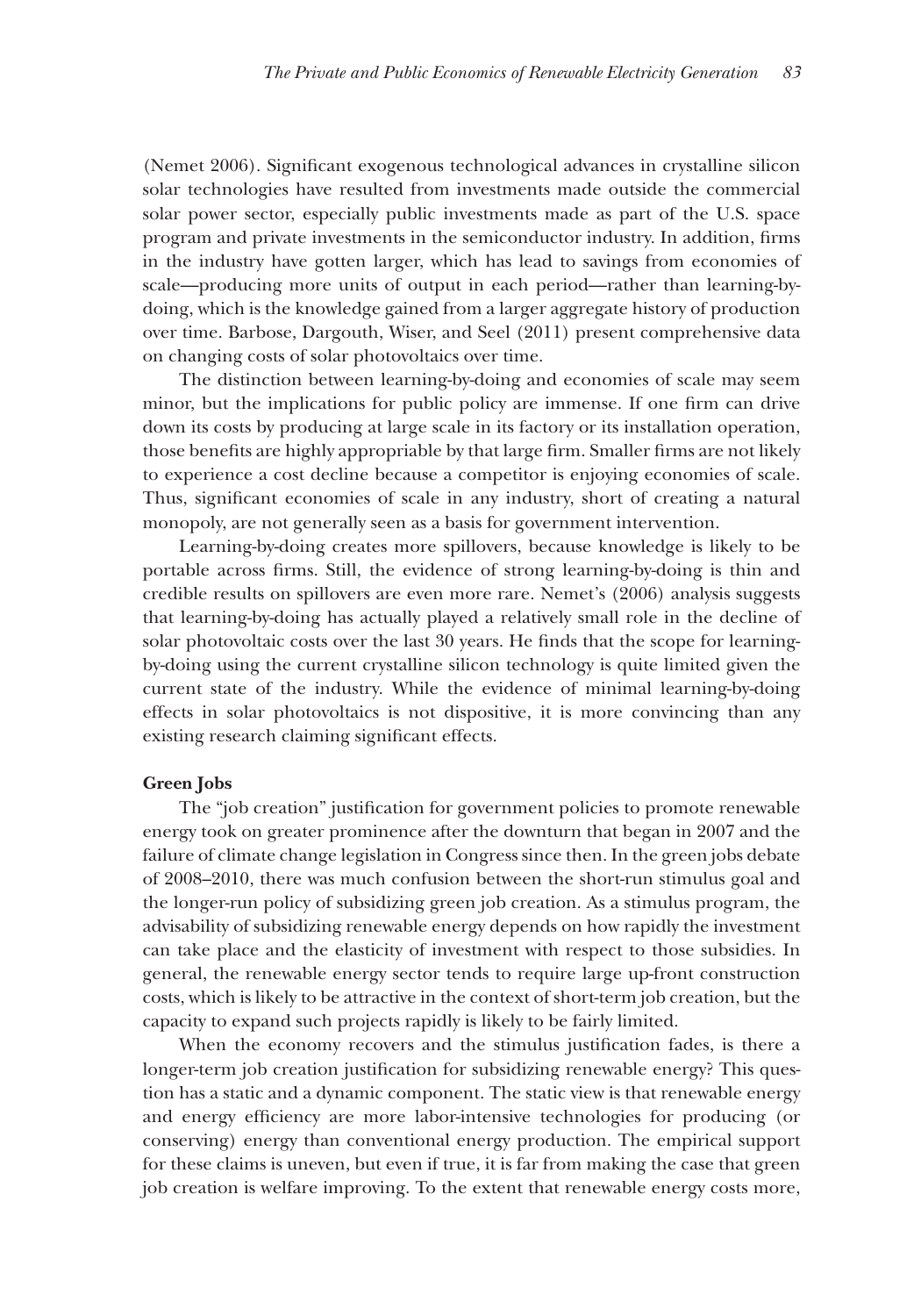even after accounting for environmental externalities, renewable energy absorbs more resources to produce the same value of output—a unit of electricity—and lowers GDP compared to conventional sources. Another possibility is that renewable energy creates "better" jobs than conventional sources, perhaps by targeting workers whose incremental economic welfare is of particular importance because they are otherwise difficult to employ or because they would otherwise have very low-wage jobs.

The dynamic view is that investment in renewable energy is justifiable as an attempt to change the equilibrium path of investment and the economy. One reason suggested is that renewable energy is a growth industry and, implicitly, that private investors are too slow to recognize the opportunity, leading to suboptimal investment. However, it seems hard to argue the general case that government policymakers are better at identifying emerging business opportunities than the private sector. A more nuanced and potentially compelling version of this argument is that up-front investment will create network externalities and learning that spill over much more strongly intra-nationally than internationally, creating a sustainable economic advantage for the country that makes the investment (Moretti 2012). Such effects could be important, but as countries make competing investments to become the dominant center of renewable energy, it seems likely that at least some of those rents would be dissipated or transferred to firms that can choose their locations.

The network effects argument is often heard in political debates, but evidence supporting it is scarce. Both Germany and Spain have subsidized enormous investments in installation of renewable energy, particularly solar. In 2008, Spain was the largest market for new solar generation in the world, but its manufacturing and installation of new capacity virtually disappeared in 2009 when the country cut back subsidies. Germany has continued to grow installations of solar photovoltaics, more than quadrupling new capacity from 2008 to 2010, but panel manufacturing in Germany has declined from 77 percent of new installed capacity in 2008 to 27 percent in 2010 as China and Taiwan have made massive investments in panel manufacturing, according to data from Earth Policy Institute (2011).

This area is ripe for further research. I am not aware of any credible studies that have assessed the short-run stimulus effect of green energy investment relative to other stimulus policies, the quality of the jobs created in the long run by green energy investment, or the ability of governments to make strategic investments that trigger a sustainable new sector.

#### **Lowering the Cost of Fossil Fuel Energy**

Increasing adoption of renewable energy lowers the demand for fossil fuels and drives down their prices. As a public policy argument, this is essentially advocating the exercise of monopsony power in the fossil fuel market (a buyer or set of buyers can drive down price by reducing purchases). That outcome has clear inefficiencies some fossil fuels are replaced by more-expensive renewable power—but it still might be surplus-enhancing on net for the set of economic actors that the policymaker represents. In the United States, the effect of increasing renewable power is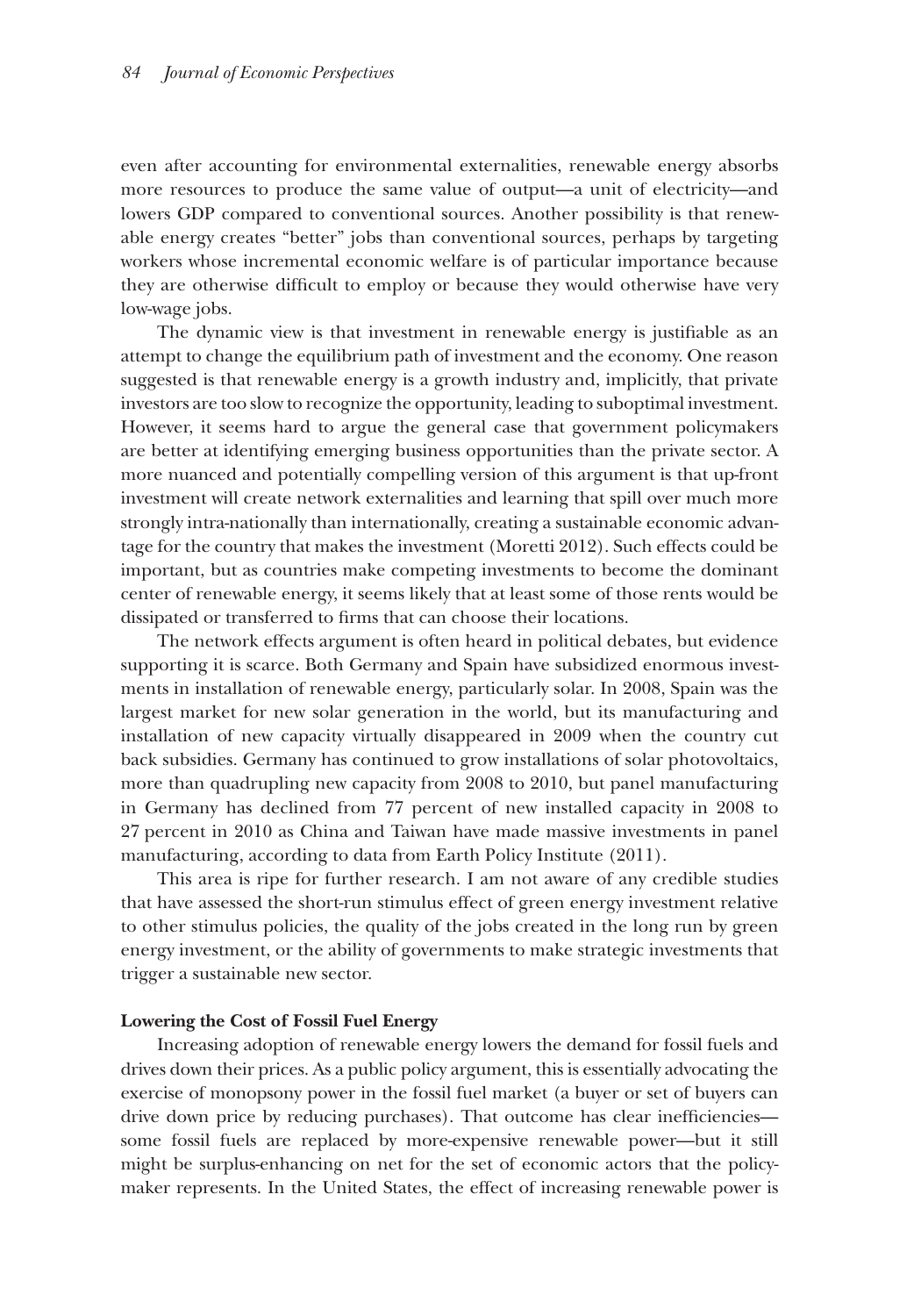# *Table 2* **Levelized Cost of Residential Solar Photovoltaic Power under Alternative Discount Rates**

*(per kilowatt hour)*

| Real interest rate | 1%      | 3%      | 5%      | 7%      | 9%      |
|--------------------|---------|---------|---------|---------|---------|
| Levelized cost     | \$0.249 | \$0.315 | \$0.389 | \$0.468 | \$0.551 |

*Notes:* Table 2 presents the implied levelized cost of power for a 5 kilowatt system located in Sacramento, California. Assumptions: A five kilowatt system costs \$36,500 installed. Panels last for 30 years with no shading or soiling and no maintenance costs, producing on average 0.77 kilowatts over all hours in first year. Output of panels declines by 0.5 percent per year due to aging. The inverter is replaced after 10 years (at \$2,552) and 20 years (at \$2,171), based on current cost of \$3000 declining by 2 percent annually in real terms. For further details and sources, see online Appendix.

to reduce demand for natural gas and coal. U.S. production of these fossil fuels is nearly equal to consumption, so the effect is to transfer wealth from U.S. producers to the U.S. consumers. On the state level within the United States, the effect is much more uneven since many states are large importers of fossil fuels and a smaller number are large exporters.

The size of this effect on prices is also questionable. While some advocates have focused on short-run price variation, the impact of a long-term shift towards renewables will depend on the long-run elasticity of supply for natural gas and coal. With the advent of hydraulic fracturing, it seems likely that the long-run elasticity of natural gas supply has become quite high. The long-run elasticity of coal supply is generally seen as quite high as well (Miller, Wolak, and Zhang 2011). Thus, a shift to renewables is not likely have a large effect on fossil fuel prices.

# **An Application to Residential Solar Photovoltaic Power**

Here, I apply the analytic approach described above to update the calculations of levelized cost of residential solar power from Borenstein (2008a), taking into account recent changes in the cost of solar photovoltaic systems.

According to Barbose, Dargouth, Wiser, and Seel (2011), the cost of installing residential-scale solar systems (less than 10 kilowatt capacity) in 2010 varied in average price from \$6.3/watt in capacity in New Hampshire to \$8.4/watt of capacity in Utah, with California—by far the largest state for residential solar—at \$7.30. Taking California's number as the benchmark, Table 2 presents the implied levelized cost of power for a 5 kilowatt system located in Sacramento, California, under alternative real discount rates. The underlying assumptions noted in the table are intended to be median estimates: if anything, they are tilted somewhat towards lowering the cost.

The real interest rate of 3 percent implies a levelized cost of  $$0.315$  per kilowatt hour. I follow Borenstein (2008a) in adjusting for the timing of production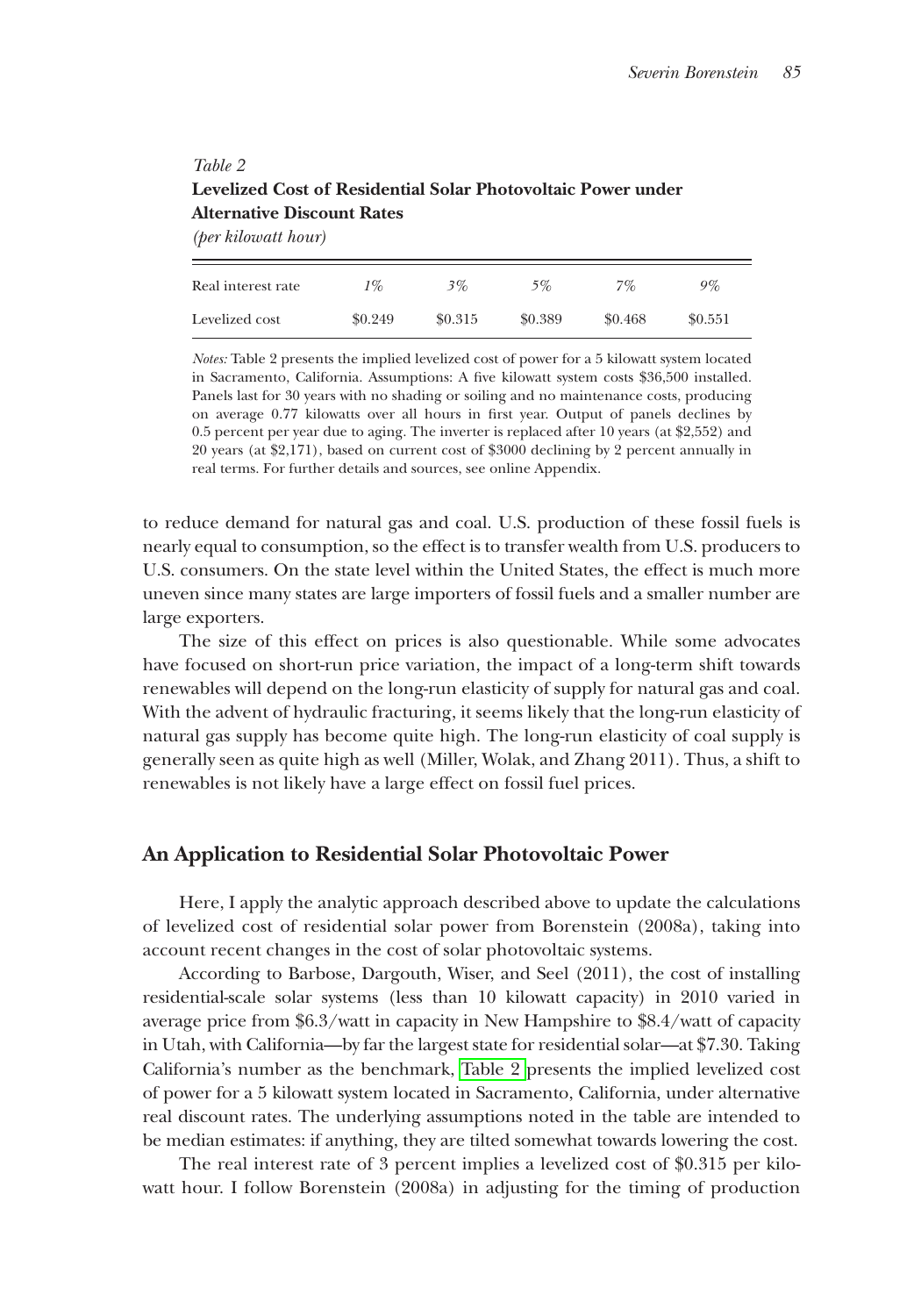(including line losses), increasing the value of residential solar by 20 percent, and for the location of production, increasing value by 1 percent. I incorporate these effects by adjusting the levelized cost down to \$0.260 per kilowatt hour  $(= 0.315/(1.2 \times 1.01))$ . An additional downward adjustment of \$0.02 per kilowatt hour accounts for long-run savings in transmission investment, as discussed in Borenstein (2008b, p. 10), which brings the net cost to \$0.240. Details of these adjustments are in the online Appendix available with this paper at 〈[http://e-jep](http://e-jep.org<27E9>) [.org](http://e-jep.org)). This result compares to levelized costs for combined-cycle gas-fired generation that are now generally below \$0.08 per kilowatt hour, given the reduced price forecasts for natural gas that are now common due to the expected supply increases.

Adjusting next for environmental externalities, if one assumes that new residential solar generation substitutes for new combined-cycle gas turbines, then the local pollutant reduction is valued at about \$0.0015 per kilowatt hour according to Muller, Mendelsohn, and Nordhaus (2011). That leaves a cost gap between residential solar and combined-cycle gas turbine generation of at least \$0.158. The gas plant emits slightly less than 0.0005 tons of carbon dioxide per kilowatt hour of electricity, so residential solar would be cost competitive on a social cost basis only if the cost of carbon dioxide emissions were greater than \$316 per ton. Nearly all social cost and price forecasts for carbon dioxide are well below \$100 per ton (Greenstone, Kopits, and Wolverton 2011), which leaves residential solar still at least \$0.108 per kilowatt hour more expensive.

This analysis of the costs of residential solar power does not account for the potential cost savings in reducing the size of the necessary distribution network for electricity, nor for spillovers from learning-by-doing, for which analyses offer much less guidance. On the other side, it also doesn't incorporate reduced output due to shading or soiling of the panels, or installation at a less-than-ideal angle due to the building orientation (Borenstein 2008b). But this analysis provides a good notion of the gap that those factors would have to fill in order for residential solar photovoltaics to substitute cost-effectively for gas-fired generation.

Medium-scale and large-scale solar photovoltaics installations and large-scale solar thermal generation are somewhat more cost competitive. Contracts for these larger systems are not public, but reports in the industry press suggest the unsubsidized levelized cost from these installations is probably between \$0.15 and \$0.20 per kilowatt hour in 2011, before any of the market or externality adjustments and likely using more than a 3 percent real cost of capital. These systems enjoy the same production timing benefit as residential solar, but less (or none) of the reduction in line losses and transmission savings. These systems would require a much lower cost of carbon dioxide to be competitive with gas-fired generation, though still probably \$100 per ton or greater.

## **Conclusion**

The most important market failure in energy markets is almost certainly environmental externalities, and the single most efficient policy would be to price those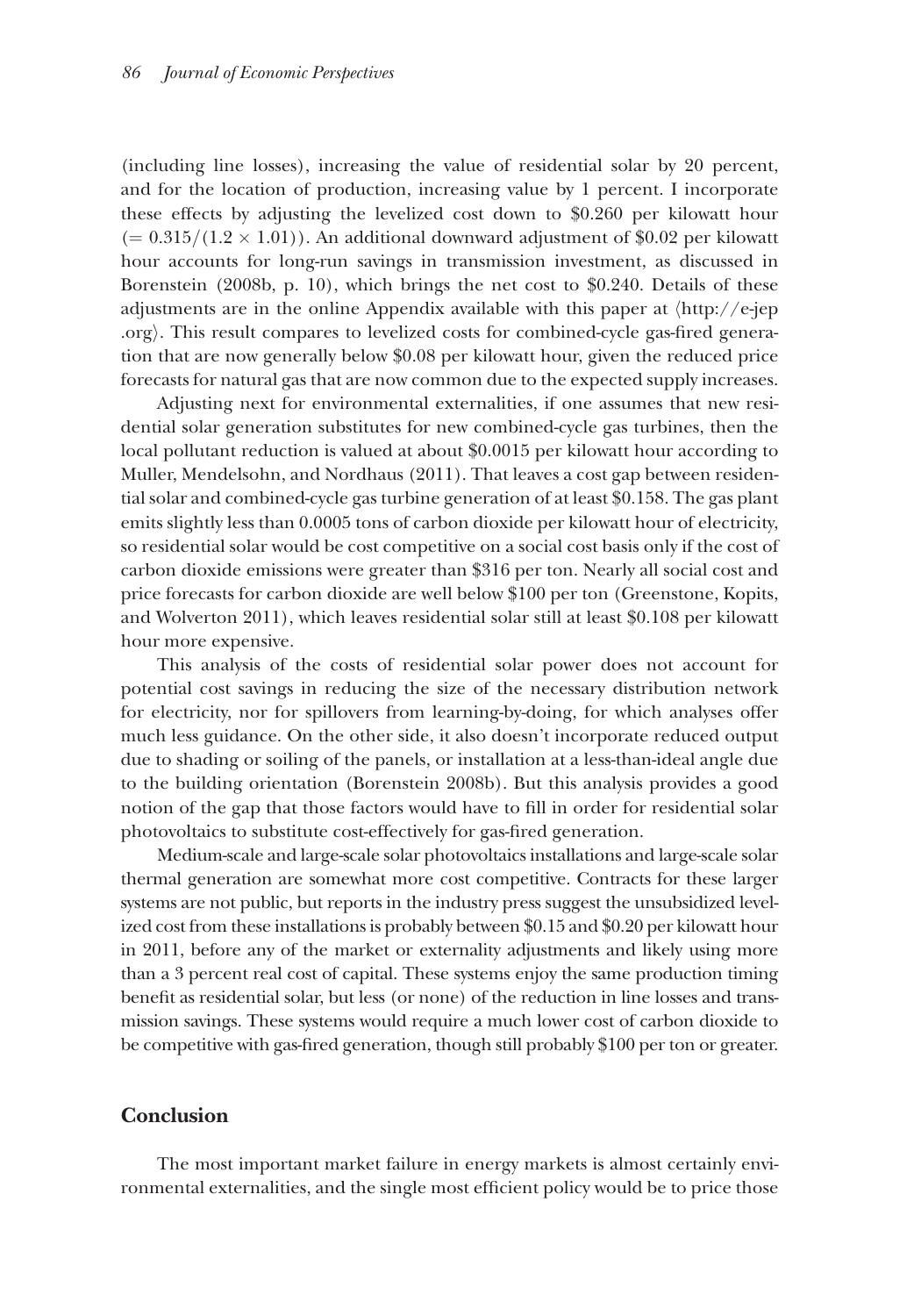externalities appropriately. Yet policymakers often find pricing externalities to be nearly impossible politically. Thus, the second-best discussion is over which, if any, alternative policy interventions are likely to do the most good, or at least to do more good than harm.

Instead of pricing externalities, the far more prevalent government response has been targeted programs to promote specific alternatives to conventional electricity generation technologies. Justifications for such programs have generally begun with environmental concerns, but have often expanded to energy security, job creation, and driving down fossil fuel prices, generally without support of sound economic analysis. Such targeted programs also seem especially vulnerable to political manipulation.

If governments are to implement reasoned renewable generation policy, it will be critical to understand the costs and benefits of these technologies in the context of modern electricity systems. This requires developing sophisticated levelized cost estimates, and adjusting for both the market value of the power generated and the associated externalities, so they can be usefully compared across projects and technologies. Such adjustments are complex and frequently controversial. More research at the interface of the economics and engineering of electricity markets would be very valuable, particularly on the cost of intermittency, the benefits of end-use distributed generation, and the economic spillovers from learning-by-doing and network externalities. Progress on these questions would enhance renewable energy public policy and private decision making, particularly in a world where first-best, market-based options are greatly restricted.

■ *I am grateful to Judd Boomhower for excellent research assistance. I also benefited from the comments of Duncan Callaway, Lucas Davis, Meredith Fowlie, Michael Greenstone, Bill Hogan, Paul Joskow, Chris Knittel, Karen Notsund, Richard Schmalensee, and the editors. This research was supported in part under a research contract from the California Energy Commission to the Energy Institute at Haas.*

#### **References**

**Adeyeye, Adenike, James Barrett, Jordan Diamond, Lisa Goldman, John Pendergrass, and Daniel Schramm.** 2009. *Estimating U.S. Government Subsidies to Energy Sources: 2002–2 008.* Washington, DC: Environmental Law Institute.

**Augustine, Norm, Ursula Burns, John Doerr, Bill Gates, Charles O. Holliday, Jeff Immelt, and** 

**Tim Solso (American Energy Innovation Council).**  2011. *Catalyzing American Ingenuity: The Role of Government in Energy Innovation.* Washington, DC: American Energy Innovation Council.

**Barbose, Galen, Naïm Dargouth, Ryan Wiser, and Joachim Seel.** 2011. "Tracking the Sun IV: An Historical Summary of the Installed Cost of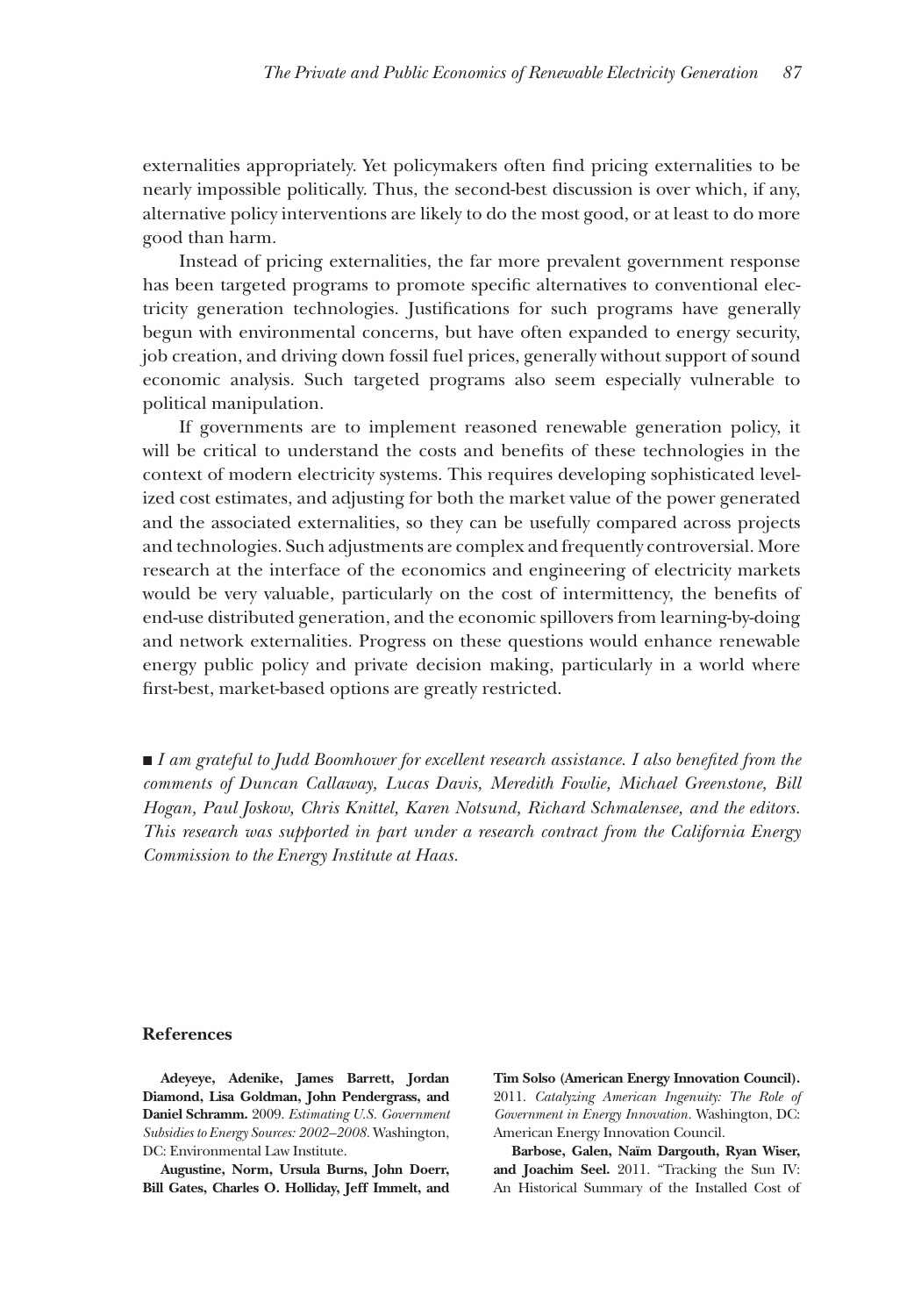Photovoltaics in the United States from 1998 to 2010." Lawrence Berkeley National Laboratory Paper LBNL-5047E. [http://eetd.lbl.gov/ea/emp](http://eetd.lbl.gov/ea/emp/reports/lbnl-5047e.pdf) [/reports/lbnl-5047e.pdf.](http://eetd.lbl.gov/ea/emp/reports/lbnl-5047e.pdf)

**Borenstein, Severin.** 2008a. "The Market Value and Cost of Solar Photovoltaic Electricity Production." Center for the Study of Energy Markets Working Paper 176. [http://www.ucei.berkeley](http://www.ucei.berkeley.edu/PDF/csemwp176.pdf) [.edu/PDF/csemwp176.pdf.](http://www.ucei.berkeley.edu/PDF/csemwp176.pdf)

**Borenstein, Severin.** 2008b. "Response to Critiques of 'The Market Value and Cost of Solar Photovoltaic Electricity Production'." [http://](http://faculty.haas.berkeley.edu/borenste/SolarResponse.pdf) [faculty.haas.berkeley.edu/borenste/Solar](http://faculty.haas.berkeley.edu/borenste/SolarResponse.pdf) [Response.pdf.](http://faculty.haas.berkeley.edu/borenste/SolarResponse.pdf)

**California Energy Commission.** 2007a. "2007 Final Natural Gas Market Assessment." CEC-200- 2007-009-SF. In Support of the 2007 Integrated Energy Policy Report. Final Staff Report. [http://](http://www.energy.ca.gov/2007publications/CEC-200-2007-009/CEC-200-2007-009-SF.pdf) [www.energy.ca.gov/2007publications/CEC-200](http://www.energy.ca.gov/2007publications/CEC-200-2007-009/CEC-200-2007-009-SF.pdf) [-2007-009/CEC-200-2007-009-SF.pdf](http://www.energy.ca.gov/2007publications/CEC-200-2007-009/CEC-200-2007-009-SF.pdf).

**California Energy Commission.** 2007b. *2007 Integrated Energy Policy Report.* CEC-100-2007- 008-CMF. California Energy Commission. [http://](http://www.energy.ca.gov/2007publications/CEC-100-2007-008/CEC-100-2007-008-CMF.pdf) [www.energy.ca.gov/2007publications/CEC-100](http://www.energy.ca.gov/2007publications/CEC-100-2007-008/CEC-100-2007-008-CMF.pdf) [-2007-008/CEC-100-2007-008-CMF.pdf](http://www.energy.ca.gov/2007publications/CEC-100-2007-008/CEC-100-2007-008-CMF.pdf).

**Callaway, Duncan S.** 2009. "Tapping the Energy Storage Potential in Electric Loads to Deliver Load Following and Regulation, with Application to Wind Energy." *Energy Conversion and Management*  50(5): 1389–1400.

**Callaway, Duncan, and Meredith Fowlie.** 2009. "Greenhouse Gas Emissions Reductions from Wind Energy: Location, Location, Location?" [http://nature.berkeley.edu/~fowlie/papers.html.](http://nature.berkeley.edu/~fowlie/papers.html)

**Cory, Karlynn, and Paul Schwabe.** 2009. "Wind Levelized Cost of Energy: A Comparison of Technical and Financing Input Variables." National Renewable Energy Laboratory Technical Report NREL/TP-6A2-46671. [http://www.nrel.gov/docs](http://www.nrel.gov/docs/fy10osti/46671.pdf) [/fy10osti/46671.pdf](http://www.nrel.gov/docs/fy10osti/46671.pdf).

**Cullen, Joseph A.** 2011. "Measuring the Environmental Benefits of Wind-Generated Electricity." [http://www.u.arizona.edu/~jcullen/Documents](http://www.u.arizona.edu/~jcullen/Documents/measuringwind.pdf) [/measuringwind.pdf](http://www.u.arizona.edu/~jcullen/Documents/measuringwind.pdf).

**Davis, Lucas, and Catherine Wolfram.** 2011. "Deregulation, Consolidation, and Efficiency: Evidence from U.S. Nuclear Power." EI @ Haas Working Paper 217, Energy Institute at Haas.

**Du, Yangbo, and John E. Parsons.** 2009. "Update on the Cost of Nuclear Power." MIT Center for Energy and Environmental Policy Research Paper 09-004. [http://web.mit.edu/mitei/docs](http://web.mit.edu/mitei/docs/spotlights/nuclear-fuel-cycle-du.pdf) [/spotlights/nuclear-fuel-cycle-du.pdf](http://web.mit.edu/mitei/docs/spotlights/nuclear-fuel-cycle-du.pdf).

**Duke, Richard, and Daniel M. Kammen.** 1999. "The Economics of Energy Market Transformation Programs." *Energy Journal* 20(4): 15–64.

**Earth Policy Institute.** 2011. "Annual Installed

Solar Photovoltaics Capacity in Selected Countries and the World, 1998–2010" and "Annual Solar Photovoltaics Production by Country, 1995-2010." Excel Worksheets available at [http://www.earth](http://www.earth-policy.org/data_center/C23) [-policy.org/data\\_center/C23.](http://www.earth-policy.org/data_center/C23)

**Electric Power Research Institute (EPRI).**  2009. "Program on Technology Innovation: Integrated Generation Technology Options." [http://my.epri.com/portal/server.pt?Abstract](http://my.epri.com/portal/server.pt?Abstract_id=000000000001019539) [\\_id=000000000001019539](http://my.epri.com/portal/server.pt?Abstract_id=000000000001019539).

**Energy Information Administration (EIA).**  2008. *Federal Financial Interventions and Subsidies in Energy Markets 2007.* [http://www.eia.gov/oiaf](http://www.eia.gov/oiaf/servicerpt/subsidy2/pdf/subsidy08.pdf) [/servicerpt/subsidy2/pdf/subsidy08.pdf.](http://www.eia.gov/oiaf/servicerpt/subsidy2/pdf/subsidy08.pdf)

**Energy Information Administration (EIA).**  2010. *International Energy Outlook 2010.* U.S. Energy Information Administration. [http://www](http://www.eia.gov/oiaf/ieo/) [.eia.gov/oiaf/ieo/](http://www.eia.gov/oiaf/ieo/).

**Energy Information Administration (EIA).**  2011a. *Annual Energy Outlook 2011.* U.S. Energy Information Administration. [http://www.eia.gov](http://www.eia.gov/forecasts/aeo/) [/forecasts/aeo/.](http://www.eia.gov/forecasts/aeo/)

**Energy Information Administration (EIA).**  2011b. *Assumptions to the Annual Energy Outlook 2011.* U.S. Energy Information Administration. [http://](http://205.254.135.24/forecasts/aeo/assumptions/) [205.254.135.24/forecasts/aeo/assumptions/.](http://205.254.135.24/forecasts/aeo/assumptions/)

**Energy Information Administration (EIA).**  2011c. "Levelized Costs in the Annual Energy Outlook 2011." November. [http://205.254.135.24](http://205.254.135.24/oiaf/aeo/electricity_generation.html) [/oiaf/aeo/electricity\\_generation.html.](http://205.254.135.24/oiaf/aeo/electricity_generation.html)

**Environmental Protection Agency (EPA).** 2011. *Inventory of U.S. Greenhouse Gas Emissions and Sinks: 1990–2009.* Washington, DC: Environmental Protection Agency.

**Fowlie, Meredith, Christopher R. Knittel, and Catherine Wolfram.** Forthcoming. "Sacred Cars? Optimal Regulation of Stationary and Nonstationary Pollution Sources." *American Economic Journal: Economic Policy.*

**Fowlie, Meredith, and Nicholas Muller.** 2010. "Designing Markets for Pollution when Damages Vary across Sources: Evidence from the  $NO<sub>x</sub>$ Budget Program." [http://nature.berkeley.edu](http://nature.berkeley.edu/~fowlie/fowlie_muller_ASSA.pdf) [/~fowlie/fowlie\\_muller\\_ASSA.pdf.](http://nature.berkeley.edu/~fowlie/fowlie_muller_ASSA.pdf)

**Freese, Barbara, Steve Clemmer, Claudio Martinez, and Alan Nogee.** 2011a. *A Risky Proposition: The Financial Hazards of New Investments in Coal Plants.* Union of Concerned Scientists. [http://www.ucsusa.org/assets/documents](http://www.ucsusa.org/assets/documents/clean_energy/a-risky-proposition_report.pdf) [/clean\\_energy/a-risky-proposition\\_report.pdf](http://www.ucsusa.org/assets/documents/clean_energy/a-risky-proposition_report.pdf).

**Freese, Barbara, Steve Clemmer, Claudio Martinez, and Alan Nogee.** 2011b. Appendix A "Key Assumptions for Levelized Cost of Electricity Ranges" to *A Risky Proposition: The Financial Hazards of New Investments in Coal Plants.* [http://www](http://www.ucsusa.org/assets/documents/clean_energy/Appendix-Key-Assumptions-Levelized-Costs.pdf) [.ucsusa.org/assets/documents/clean\\_energy](http://www.ucsusa.org/assets/documents/clean_energy/Appendix-Key-Assumptions-Levelized-Costs.pdf) [/Appendix-Key-Assumptions-Levelized-Costs.pdf](http://www.ucsusa.org/assets/documents/clean_energy/Appendix-Key-Assumptions-Levelized-Costs.pdf).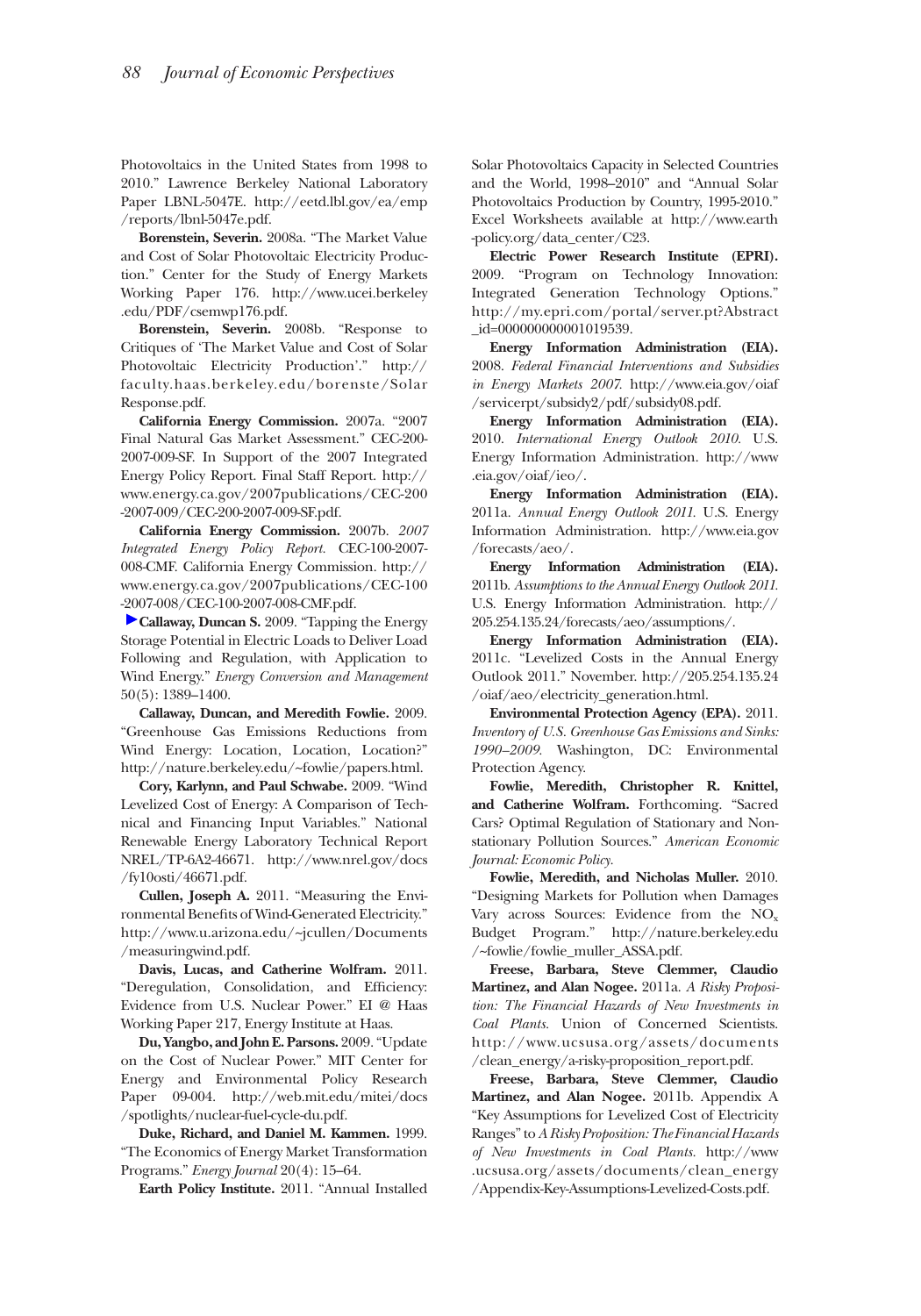**Fripp, Matthias, and Ryan H. Wiser.** 2008. "Effects of Temporal Wind Patterns on the Value of Wind-Generated Electricity in California and the Northwest." *IEEE Transactions on Power Systems* 23(2): 477–85.

**Fthenakis, Vasilis, James Mason, and Ken Zweibel.**  2009. "The Technical, Geographical, and Economic Feasibility for Solar Energy to Supply the Energy Needs of the US." *Energy Policy* 37(2): 387–99.

**Gowrisankaran, Gautam, Stanley S. Reynolds, and Mario Samano.** 2011. "Intermittency and the Value of Renewable Energy." NBER Working Paper 17086.

**Greenstone, Michael, Elizabeth Kopits, and Ann Wolverton.** 2011. "Estimating the Social Cost of Carbon for Use in Federal Rulemakings: A Summary and Interpretation." NBER Working Paper 16913, March.

**Holland, Stephen.** 2003. "Set-up Costs and the Existence of Competitive Equilibria when Extraction Capacity Is Limited." *Journal of Environmental Economics and Management* 46(3): 539–56.

**Intergovernmental Panel on Climate Change Working Group III.** 2011. *Special Report on Renewable Energy Sources and Climate Change Mitigation.* <http://srren.ipcc-wg3.de/>. IPCC.

**Joskow, Paul L.** 2011a. "Comparing the Costs of Intermittent and Dispatchable Electricity Generating Technologies." *American Economic Review* 101(3): 238–41.

**Joskow, Paul.** 2011b. "Comparing the Costs of Intermittent and Dispatchable Electricity Generation Technologies." Center for Energy and Environmental Research Working Paper 2010-013, revised February 2011.

**Keohane, Nathaniel O.** 2009. "Cap and Trade, Rehabilitated: Using Tradable Permits to Control U.S. Greenhouse Gases." *Review of Environmental Economics and Policy* 3(1): 42–62.

**Klein, Joel.** 2010. *Comparative Costs of California Central Station Electricity Generation Technologies.* California Energy Commission CEC-200-2009-017-SD. [http://www.energy.ca.gov](http://www.energy.ca.gov/2009publications/CEC-200-2009-017/CEC-200-2009-017-SF.pdf) [/2009publications/CEC-200-2009-017/CEC-200](http://www.energy.ca.gov/2009publications/CEC-200-2009-017/CEC-200-2009-017-SF.pdf) [-2009-017-SF.pdf](http://www.energy.ca.gov/2009publications/CEC-200-2009-017/CEC-200-2009-017-SF.pdf).

**Koplow, Doug.** 2010. "EIA Energy Subsidy Estimates: A Review of Assumptions and Omissions." Earth Track, Inc. http://earthtrack.net/files [/uploaded\\_files/EIA%20subsidy%20review%20](http://earthtrack.net/files/uploaded_files/EIA%20subsidy%20review%20final_17Mar10.pdf) final\_17Mar10.pdf.

**Lazard Ltd.** 2008. "Lazard Cost of Energy Analysis: Version 2.0." [http://www.narucmeetings.org/](http://www.narucmeetings.org/Presentations/2008%20EMP%20Levelized%20Cost%20of%20Energy%20-%20Master%20June%202008%20(2).pdf) [Presentations/2008%20EMP%20Levelized%20](http://www.narucmeetings.org/Presentations/2008%20EMP%20Levelized%20Cost%20of%20Energy%20-%20Master%20June%202008%20(2).pdf) [Cost%20of%20Energy%20-%20Master%20](http://www.narucmeetings.org/Presentations/2008%20EMP%20Levelized%20Cost%20of%20Energy%20-%20Master%20June%202008%20(2).pdf) [June%202008%20\(2\).pdf.](http://www.narucmeetings.org/Presentations/2008%20EMP%20Levelized%20Cost%20of%20Energy%20-%20Master%20June%202008%20(2).pdf)

**Loris, Nicolas D.** 2011. "Department of Energy Spending Cuts: A Guide to Trimming President Obama's 2012 Budget Request." Heritage Foundation Backgrounder No. 2545, April.

**Margolis, Robert M.** 2003. "Photovoltaic Technology Experience Curves and Markets." Paper presented at the NCPV and Solar Program Review Meeting, Denver, CO.

**McDonald, Forrest.** 1962. *Insull.* Chicago: University of Chicago Press.

**Metcalf, Gilbert E.** 2009. "Designing a Carbon Tax to Reduce U.S. Greenhouse Gas Emissions." *Review of Environmental Economics and Policy* 3(1): 63–83.

**Miller, Michael, Frank Wolak, and Zhe Zhang.**  2011. "Quantifying the Economic and Environmental Impacts of China's Buying Power in the Global Steam Coal Market." Program on Energy and Sustainable Development Working Paper, Stanford University, September.

**Moretti, Enrico.** 2012. *The New Geography of Jobs.* New York: Houghton Mifflin Harcourt.

**Muller, Nicholas Z., and Robert Mendelsohn.**  2007. "Measuring the Damages of Air Pollution in the United States." *Journal of Environmental Economics and Management* 54(1): 1–14.

**Muller, Nicholas Z., Robert Mendelsohn, and William Nordhaus.** 2011. "Environmental Accounting for Pollution in the United States Economy." *American Economic Review* 101(4): 1649–75.

**National Renewable Energy Laboratory (NREL).** 2010. "Windpowering America: Estimates of Windy Land Area and Wind Energy Potential, by State, for Areas >= 30% Capacity Factor at 80m." An Excel file: [http://www.windpoweringamerica](http://www.windpoweringamerica.gov/docs/wind_potential_80m_30percent.xlsx) [.gov/docs/wind\\_potential\\_80m\\_30percent.xlsx](http://www.windpoweringamerica.gov/docs/wind_potential_80m_30percent.xlsx).

**Nemet, Gregory F.** 2006. "Beyond the Learning Curve: Factors Influencing Cost Reductions in Photovoltaics." *Energy Policy* 34(17): 3218–32.

**New York Independent System Operator.** 2010. *Growing Wind: Final Report of the NYISO 2010 Wind Generation Study.*

**Pigou, Arthur C.** 1920. *The Economics of Welfare*. London: Macmillan and Co.

**Rogers, Paul.** 2008. "Local Tree Law Balances Solar vs. Shade, Lawmakers Respond to Celebrated Sunnyvale Feud." *San Jose Mercury News,* July 23.

**Schmalensee, Richard.** Forthcoming. "Evaluating Policies to Increase the Generation of Electricity from Renewable Energy." *Review of Environmental Economics and Policy*.

**Swanson, Richard M.** 2006. "A Vision for Crystalline Silicon Photovoltaics." *Progress in Photovoltaics: Research and Applications* 14(5): 443–53.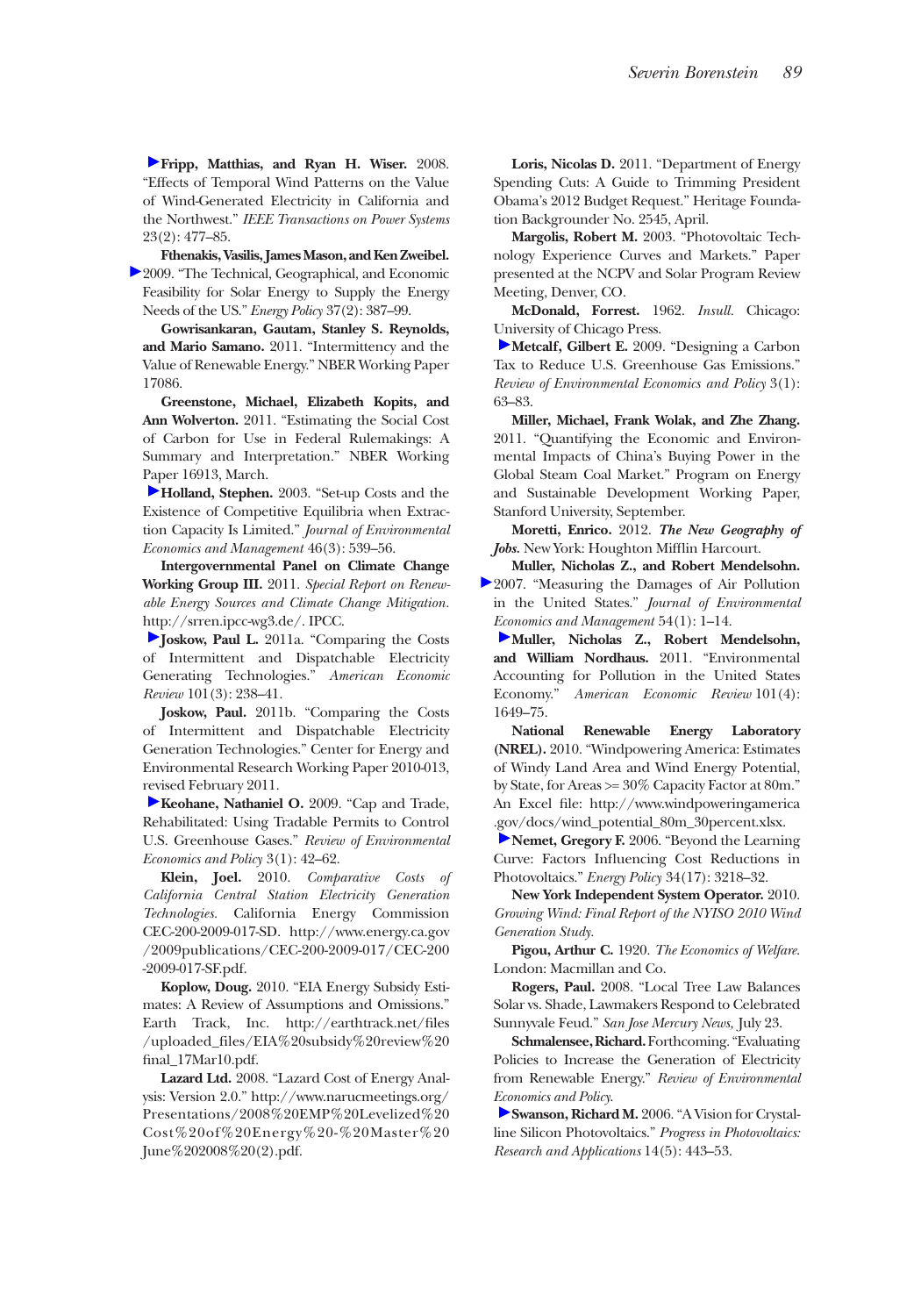$\equiv$ 

# **Appendix**

# *Table A1* **Details for Levelized Cost of Energy Estimates**

| Borenstein 2008a       | Inflation: All calculations use 2007\$; Interest: 3% real annual interest rate;<br>Lifetime: 25 years; Capacity factor: 16%; Subsidies: None; Online: 2007;<br><b>Notes:</b> Capacity factor is for AC production, based on production simulation<br>for Sacramento, CA. Levelized cost of energy (LCOE) in real 2007\$.                                                                                                                                                                                                                                                                                                                                                                                                                                                                                                                                                          |  |  |  |  |
|------------------------|-----------------------------------------------------------------------------------------------------------------------------------------------------------------------------------------------------------------------------------------------------------------------------------------------------------------------------------------------------------------------------------------------------------------------------------------------------------------------------------------------------------------------------------------------------------------------------------------------------------------------------------------------------------------------------------------------------------------------------------------------------------------------------------------------------------------------------------------------------------------------------------|--|--|--|--|
| <b>Klein 2010</b>      | Inflation: About 1.6% per year, plus 0.5% escalation for O&M costs; Interest:<br>4.67% weighted average cost of capital (WACC) for publicly-owned utilities;<br>Carbon cost: None; Local pollutant cost: None; Online: 2018; Notes: LCOE given<br>is in nominal terms. Used "average" case. Used publicly-owned utility estimates.<br>Gas CCGT: Lifetime: 20 years; Fuel: \$6.56/MMBtu in 2009 to \$16.80/MMBtu in<br>2029, at nominal prices; Capacity factor: 75%.<br>Wind - onshore: Lifetime: 30 years; Capacity factor: 37%; Subsidies: Federal<br>production incentive of \$4.10/MWh.                                                                                                                                                                                                                                                                                       |  |  |  |  |
|                        | Geothermal: Lifetime: 30 years; Capacity factor: 94%; Subsidies: Federal<br>production incentive of \$4.10/MWh.                                                                                                                                                                                                                                                                                                                                                                                                                                                                                                                                                                                                                                                                                                                                                                   |  |  |  |  |
|                        | Hydropower: Lifetime: 30 years; Capacity factor: 30%; Subsidies: None; Online:<br>2018; Notes: For "small-scale and existing sites."<br>Biomass: Lifetime: 20 years; Fuel: \$2.00/MMBtu in 2009 to \$2.91/MMBtu in 2029,<br>at nominal prices; Capacity factor: 85%; Subsidies: Federal production incentive<br>of \$4.10/MWh; Online: 2018; Note: Data are for stoker boiler.<br>Solar CSP & Solar PV: Lifetime: 20 years; Capacity factor: 27%; Subsidies: Receives<br>federal production incentive of \$4.10/MWh, and exempt from state ad valorem<br>tax; Notes: 250 MW gross capacity parabolic trough for solar CSP (concentrated<br>solar power); 250 MW gross capacity single axis system for PV (photovoltaic).<br>Gas - conventional simple cycle: Lifetime: 20 years; Fuel: \$6.56/MMBtu in 2009 to<br>\$16.80/MMBtu in 2029, at nominal prices; Capacity factor: 75%. |  |  |  |  |
| Du and Parsons<br>2009 | <b>Inflation:</b> $3\%$ annual inflation, plus $1\%$ real escalation in O&M and $0.5\%$ real<br>escalation in fuel; Lifetime: 40 years; Capacity factor: 85%; Subsidies: None;<br>Online: 2009; Notes: Real LCOE in 2007\$.<br>Pulverized: Interest: 7.8% real WACC; Fuel: \$2.60/MMBtu in 2007\$ with<br>escalation as described above; Notes: Based on recently proposed supercritical<br>and ultrasupercritical pulverized coal plants.<br>Gas - Conventional CCGT: Interest: 7.8% real WACC; Fuel: \$7/MMBtu in 2007\$<br>with escalation as described above.<br><i>Nuclear</i> : Interest: 10% real WACC; Fuel: \$0.67/MMBtu in 2007\$ with escalation as<br>described above.                                                                                                                                                                                                |  |  |  |  |

(*continued on next page*)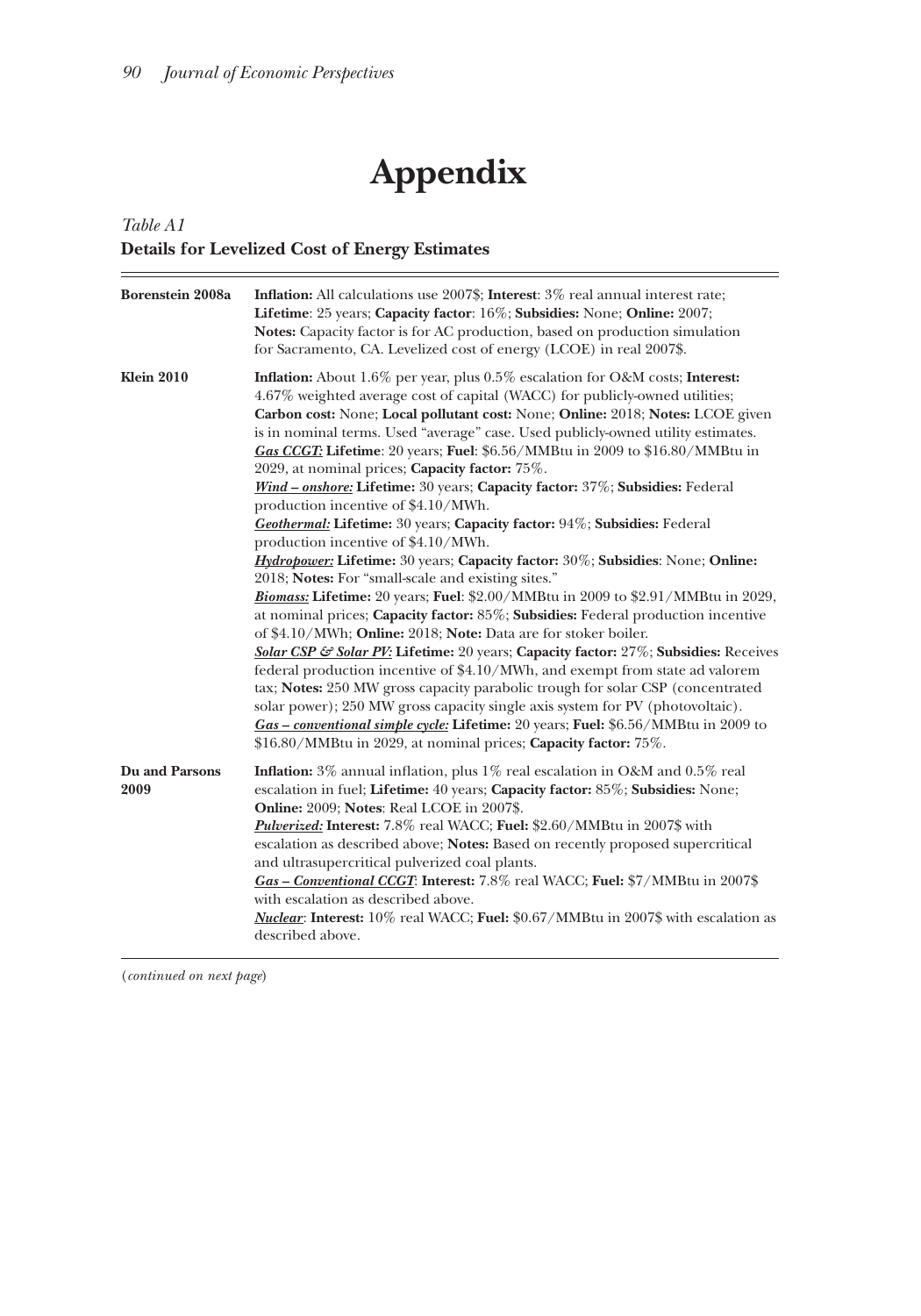| EIA 2011a, b, c                       | <b>Inflation:</b> Average 2.9% annually; <b>Interest:</b> 10.4% real WACC for fossil generators<br>without CCS, 7.4% real WACC for all others; Lifetime: 30 years; Subsidies: None;<br><b>Carbon cost:</b> Cost of capital for fossil plants without CCS is 3 percentage points<br>higher than for other generators; <b>Online:</b> 2016; <b>Notes:</b> LCOE is in 2009\$.<br><b>Pulverized: Fuel:</b> Delivered price is about \$2.50/MMBtu in 2009\$ through 2035;<br>Local pollutant cost: Plants choose least-cost combination of scrubbers and emis-<br>sions allowances to comply with Clean Air Interstate Rule; Capacity factor: 85%.<br>$Gas - Conventional CCG$ : Fuel: Lower 48 wellhead price rises from about \$4/kCF<br>in 1990 to about \$6.50/kCF in 2035; Capacity factor: 87%.<br>Wind - onshore: Capacity factor: 34%.<br>Geothermal: Capacity factor: 92%.<br><b>Hydropower:</b> Capacity factor: 52%.<br><b>Nuclear:</b> Fuel: Proprietary model starting from Energy Resources International<br>uranium price forecasts; Capacity factor: 90%.<br><b>Biomass:</b> Fuel: Not given; Capacity factor: 83%.<br><b>Solar CSP:</b> Capacity factor: 25%.<br>Solar PV: Capacity factor: 25%; Notes: For 150 MW fixed-tilt flat plat PV.<br><b>Gas – conventional simple cycle: Fuel:</b> Lower 48 wellhead price rises from about<br>$4/kCF$ in 1990 to about \$6.50/kCF in 2035; Capacity factor: 30%. |
|---------------------------------------|-------------------------------------------------------------------------------------------------------------------------------------------------------------------------------------------------------------------------------------------------------------------------------------------------------------------------------------------------------------------------------------------------------------------------------------------------------------------------------------------------------------------------------------------------------------------------------------------------------------------------------------------------------------------------------------------------------------------------------------------------------------------------------------------------------------------------------------------------------------------------------------------------------------------------------------------------------------------------------------------------------------------------------------------------------------------------------------------------------------------------------------------------------------------------------------------------------------------------------------------------------------------------------------------------------------------------------------------------------------------------------------------------------------------------|
| <b>EPRI 2009</b>                      | <b>Inflation:</b> All calculations use real 2008\$; no escalation is modeled for any cost<br>component; Interest: Real, after-tax WACC of 5.5%; Lifetime: 30 years; Subsidies:<br>None; Carbon cost: none; Online: 2015; Notes: LCOE in 2008\$.<br><i>Pulverized:</i> Fuel: \$15/MWh in 2008\$; Capacity factor: 80%; Local pollutant cost:<br>Mercury removal; Notes: For 650–750 MW supercritical plant.<br>$Gas - Conventional CCG$ : Fuel: \$8-\$10/MMBtu in 2008\$; Capacity factor: 80%.<br><i>Wind – onshore:</i> Capacity factor: 35%; Notes: 100 MW wind farm; location not<br>specified.<br><i>Nuclear:</i> Fuel: \$0.80/MMBtu in 2008\$; Capacity factor: 90%; Notes: 1400 MW<br>plant.<br>Biomass: Fuel: \$1.22-\$2.22/MMBtu in 2008\$; Capacity factor: 85%; Notes:<br>75 MW circulating fluidized bed plant, with 28% efficiency.<br>Solar CSP: Capacity factor: 32%; Notes: 125 MW facility in New Mexcio with wet<br>cooling and $10\%$ combustion.<br><b>Solar PV:</b> Capacity factor: $26\%$ ; Notes: 20 MW fixed flat plate PV with $10\%$<br>conversion efficiency.                                                                                                                                                                                                                                                                                                                                |
| Fthenakis, Mason,<br>and Zweibel 2009 | Inflation: 1.9% annual; Interest: 6.7% after-tax WACC; 5% real discount rate;<br>Lifetime: 30 years; Subsidies: not specified; Online: 2020; Notes: Assumes new<br>HVDC transmission construction costs of \$0.007/kWh.<br><b>Solar CSP:</b> Capacity factor: 90% (16 hours of thermal storage); Notes: "Gigawatt<br>scale" CSP plant in southwest US with 16 hours of thermal storage capacity.<br>Solar PV: Capacity factor: 90% (300 hours of compressed air storage); Notes:<br>"Multi-hundred MW scale" PV; assumes major technological advances lower cost.                                                                                                                                                                                                                                                                                                                                                                                                                                                                                                                                                                                                                                                                                                                                                                                                                                                       |

(*continued on next page*)